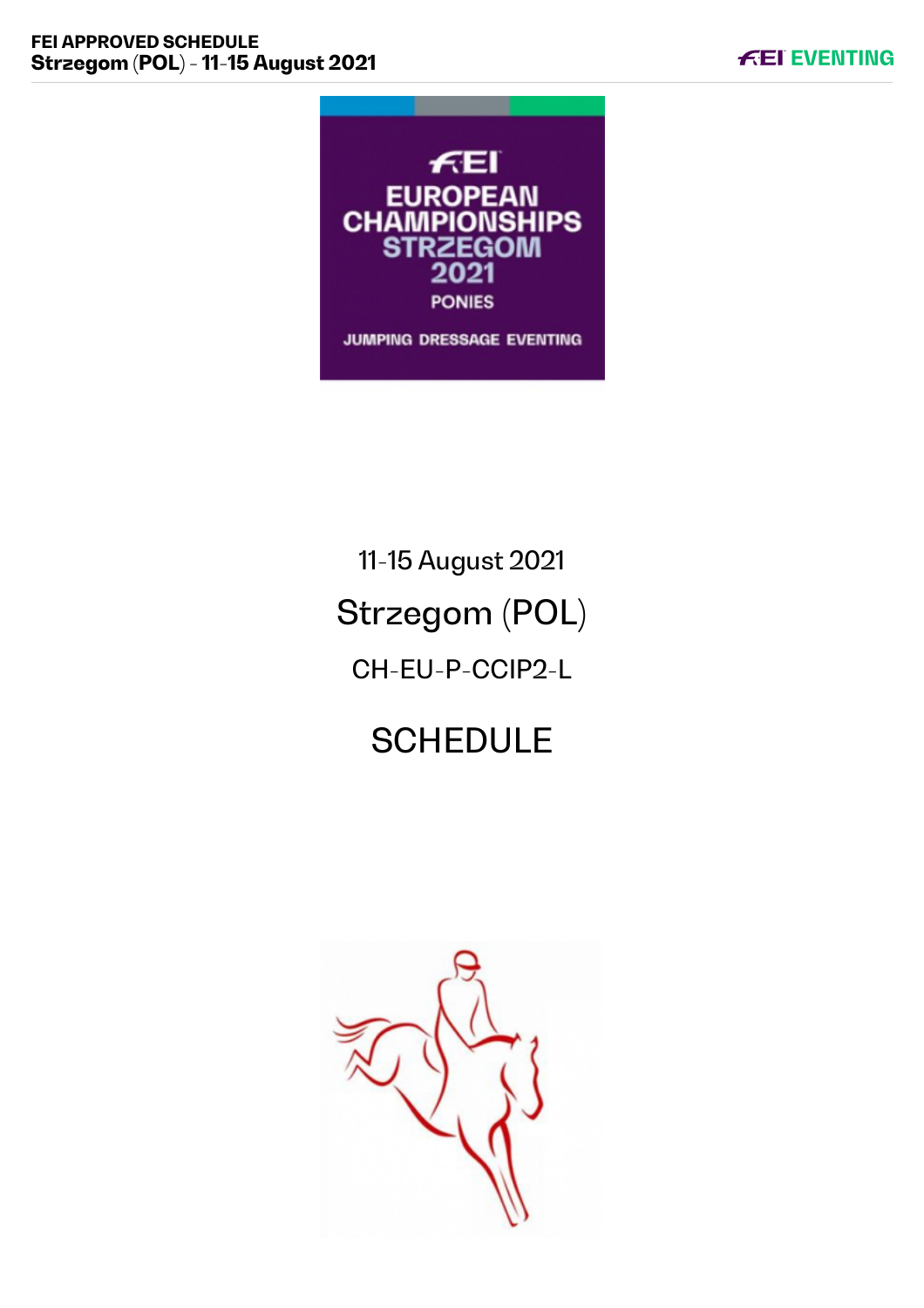## **I. DENOMINATION OF THE EVENT**

**Venue:** Strzegom **NF:** POL

**Date:** 11/08/2021 to 15/08/2021

**Championship Categories:**

CH-EU-P-CCIP2-L

## **II. GENERAL CONDITIONS**

- FEI Statutes, 24th edition, effective 19 November 2019
- FEI General Regulations, 24th edition, effective 1st January 2020, updates effective 1st January 2021
- FEI Veterinary Regulations, 14th edition, effective 1 January 2018, updates effective 1st January 2021
- FEI Eventing Rules and its Annexes, 25th Edition effective 1st January 2019, updates 1st January 2021
- Equine Anti-Doping and Controlled Medication Regulations (EADCMR), 3rd Edition, effective 1st January 2021
- FEI Anti-Doping Rules for Human Athletes (ADRHA), based upon the 2021 WADA Code, effective 1st January 2021
- The FEI Policy for Enhanced Competition Safety during the Covid-19 Pandemic, effective as of 1 July 2020 and until further notice
- All subsequent published revisions/updates, the provisions of which will take precedence.

Approved by the FEI, Lausanne, on 15 June 2021 (V1), modified on 07 July 2021 (V2), modified on 14 July 2021 (V3)

Lourear

Catrin Norinder FEI Director Eventing and Olympic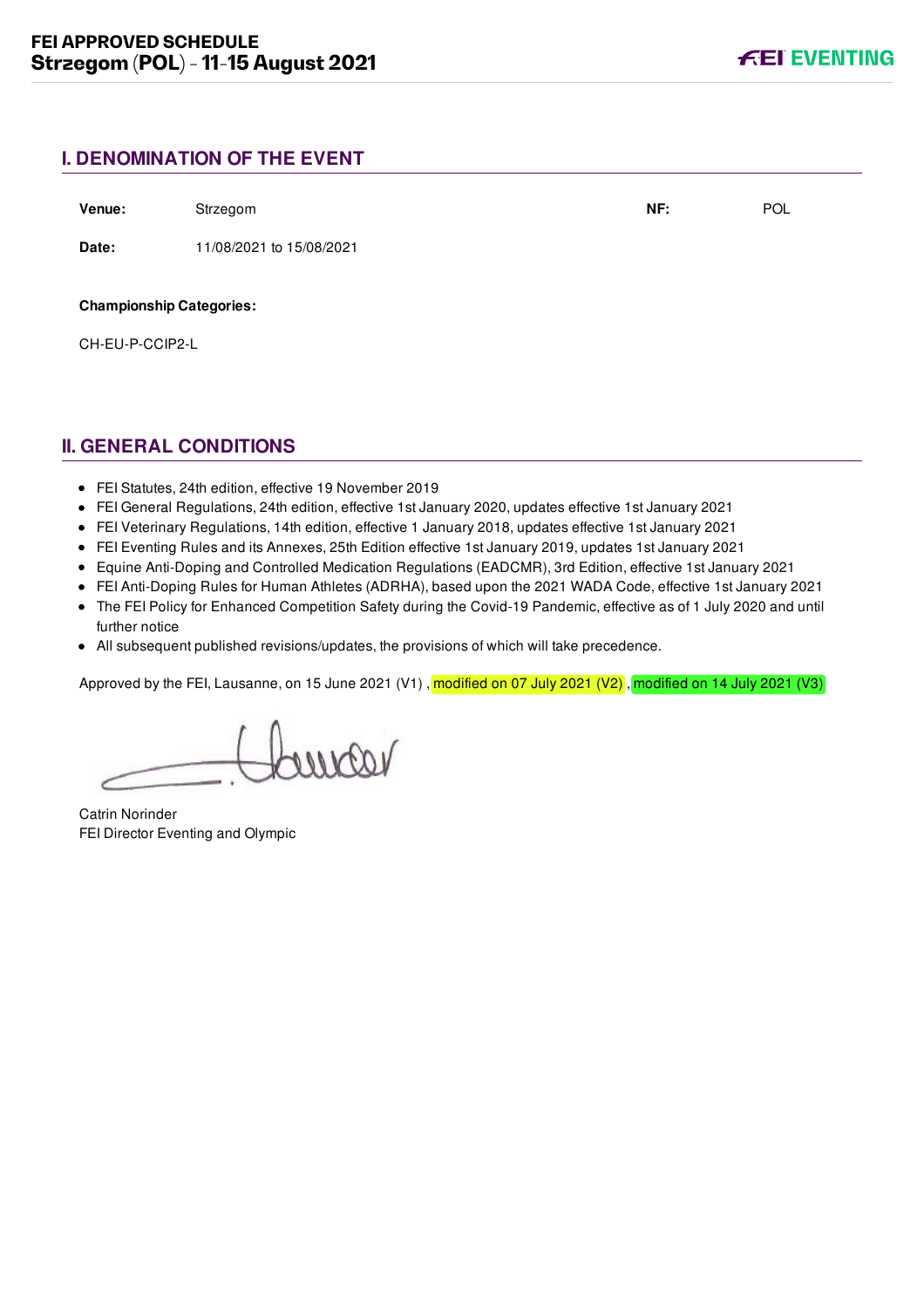## **Table of Contents**

| III. THE FEI CODE OF CONDUCT FOR THE WELFARE OF THE HORSE  4                                                                          |  |
|---------------------------------------------------------------------------------------------------------------------------------------|--|
|                                                                                                                                       |  |
|                                                                                                                                       |  |
|                                                                                                                                       |  |
|                                                                                                                                       |  |
|                                                                                                                                       |  |
|                                                                                                                                       |  |
|                                                                                                                                       |  |
|                                                                                                                                       |  |
| XI. LOGISTICAL, ADMINISTRATIVE AND TECHNICAL INFORMATION  19<br>13. LOCAL TRANSPORTATION & ARRANGEMENTS FROM HOTEL TO SHOWGROUNDS  20 |  |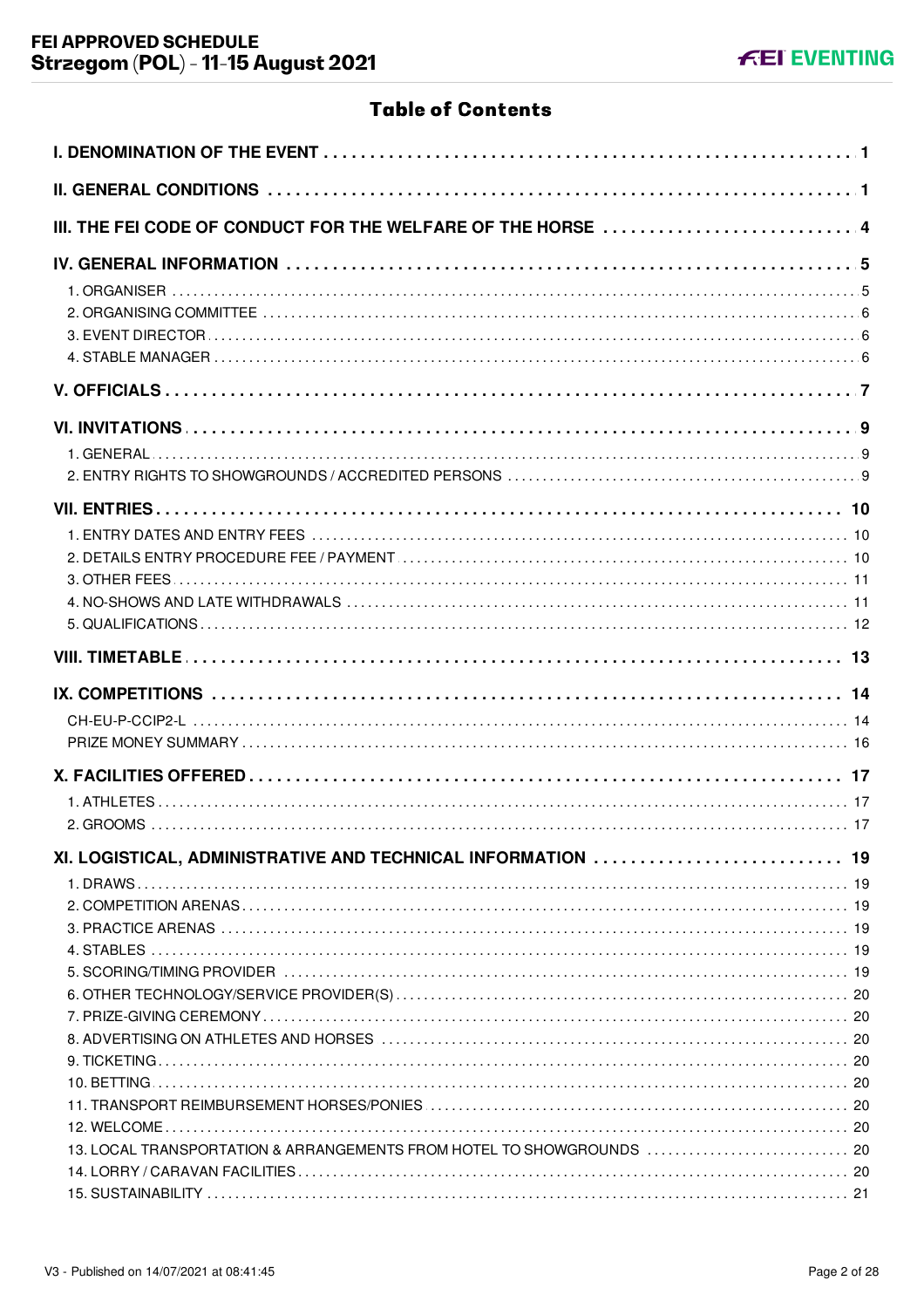| 7.2 VACCINATIONS - EQUINE INFLUENZA (FEI VETERINARY REGULATIONS ARTICLE 1003)  23   |  |
|-------------------------------------------------------------------------------------|--|
|                                                                                     |  |
| 7.4 HORSE INSPECTIONS (FEI VETERINARY REGULATIONS ARTICLES 1034-1042)  24           |  |
| 7.5 LIMB SENSITIVITY EXAMINATION (FEI VETERINARY REGULATIONS ARTICLE 1048-1053)  24 |  |
| 8. EQUINE ANTI-DOPING AND CONTROLLED MEDICATION PROGRAMME (EADCMP)  24              |  |
|                                                                                     |  |
| 8.2 ELECTIVE TESTING (FEI VETERINARY REGULATIONS ARTICLES 1057 AND 1058)  24        |  |
|                                                                                     |  |
|                                                                                     |  |
|                                                                                     |  |
| 1. THE FEI POLICY FOR ENHANCED COMPETITION SAFETY DURING THE COVID-19 PANDEMIC  25  |  |
|                                                                                     |  |
|                                                                                     |  |
|                                                                                     |  |
|                                                                                     |  |
|                                                                                     |  |
|                                                                                     |  |
|                                                                                     |  |
|                                                                                     |  |
|                                                                                     |  |
|                                                                                     |  |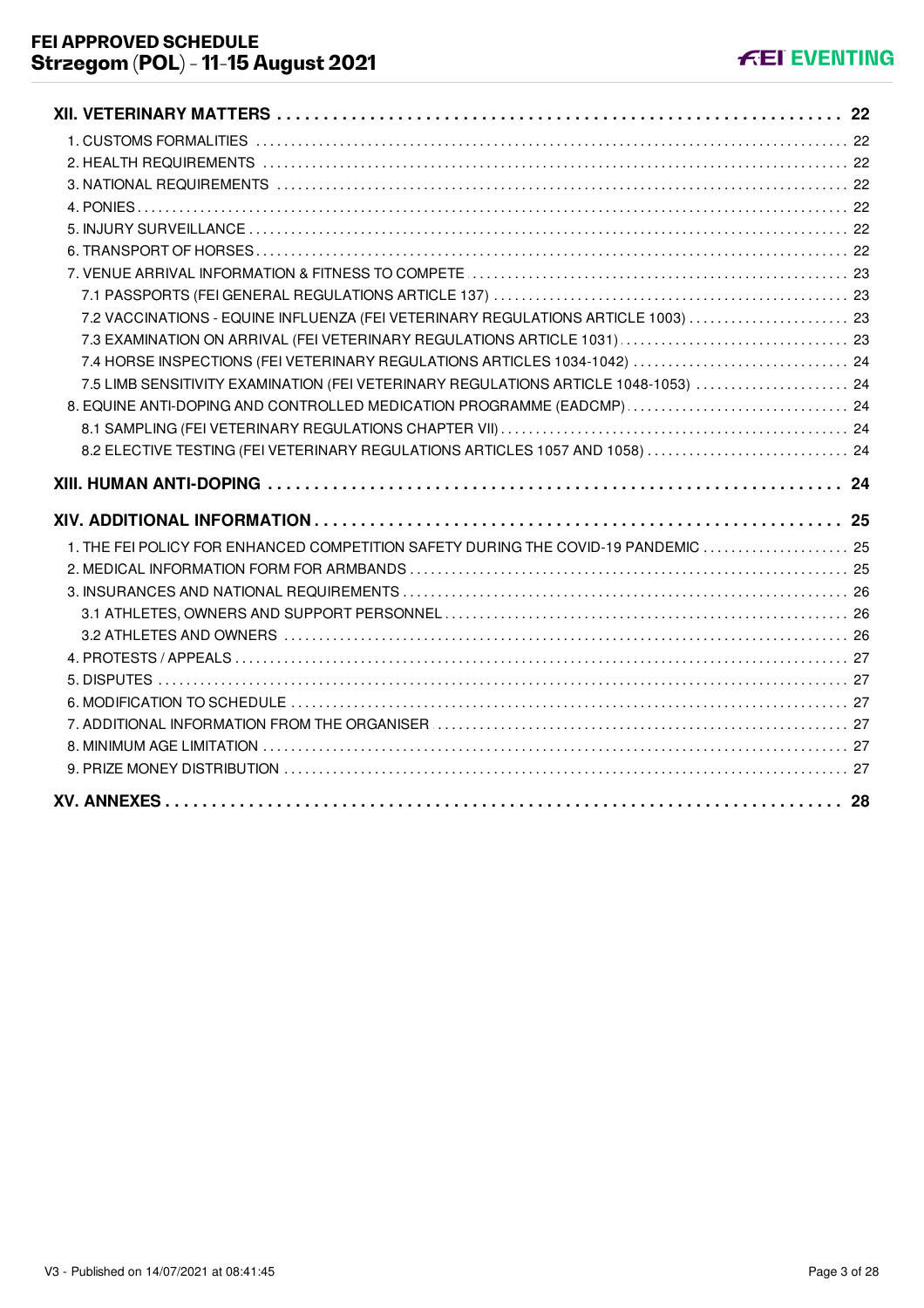## <span id="page-4-0"></span>**III. THE FEI CODE OF CONDUCT FOR THE WELFARE OF THE HORSE**

The Fédération Equestre Internationale (FEI) expects all those involved in international equestrian sport to adhere to the FEI's Code of Conduct and to acknowledge and accept that at all times the welfare of the horse must be paramount and must never be subordinated to competitive or commercial influences.

- 1. At all stages during the preparation and training of competition horses, welfare must take precedence over all other demands. This includes good horse management, training methods, farriery and tack, and transportation.
- 2. Horses and Athletes must be fit, competent and in good health before they are allowed to compete. This encompasses medication use, surgical procedures that threaten welfare or safety, pregnancy in mares and the misuse of aids.
- 3. Events must not prejudice horse welfare. This involves paying careful attention to the competition areas, ground surfaces, weather conditions, stabling, site safety and fitness of the horse for onward travel after the event.
- 4. Every effort must be made to ensure that horses receive proper attention after they have competed and that they are treated humanely when their competition careers are over. This covers proper veterinary care, competition injuries, euthanasia and retirement.
- 5. The FEI urges all involved with the sport to attain the highest levels of education in their areas of expertise.

The Long version of this Code can be obtained from the Fédération Equestre Internationale, HM King Hussein I Building, Chemin de la Joliette 8, 1006 Lausanne, Switzerland. Telephone: +41 21 310 47 47. The Code is available in English. The Code is also available on the FEI's website:<https://inside.fei.org/fei/regulations/general-rules>.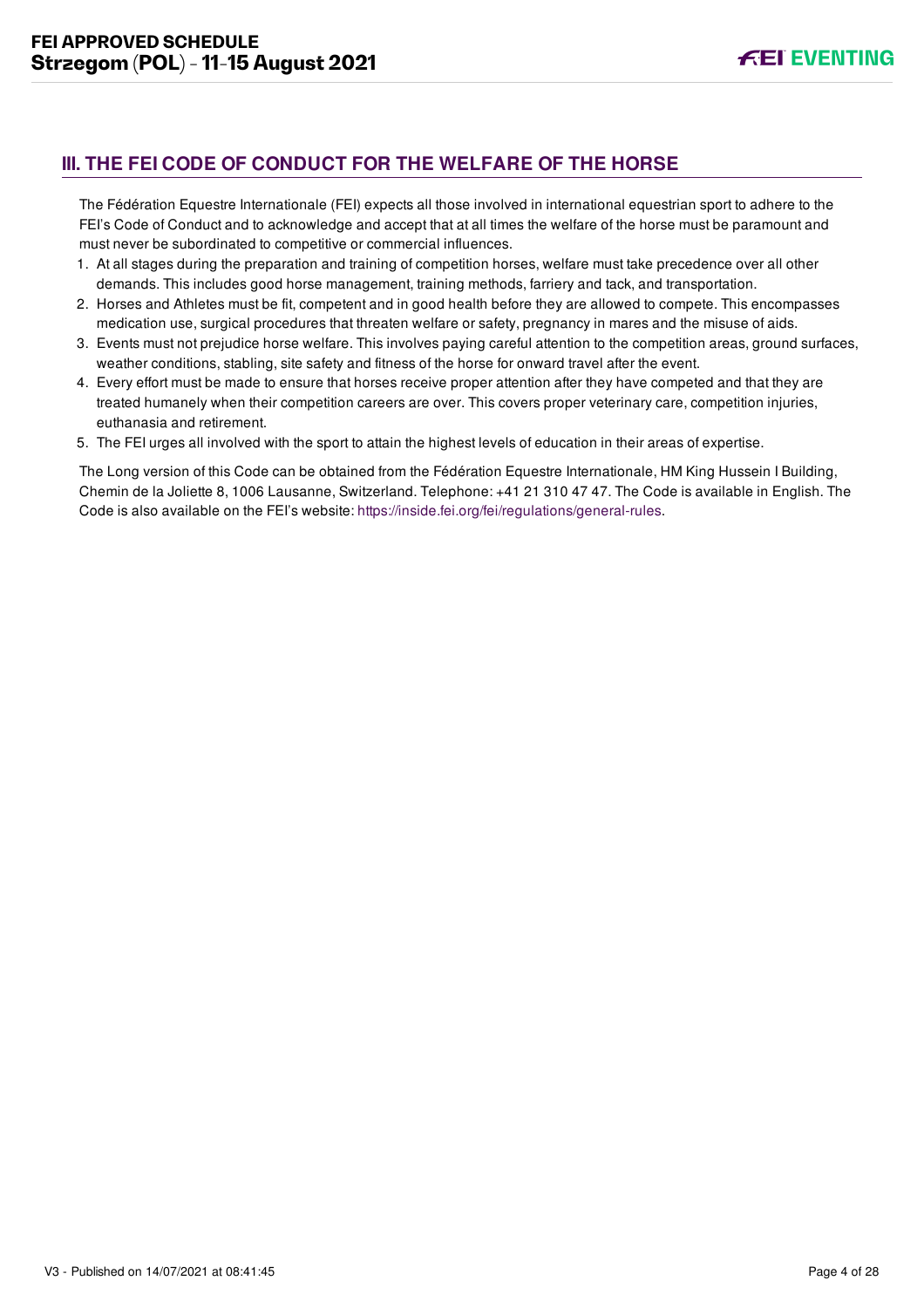## <span id="page-5-0"></span>**IV. GENERAL INFORMATION**

## <span id="page-5-1"></span>**1. ORGANISER**

| Name:    | LKS Stragona                        |
|----------|-------------------------------------|
| Address: | Morawa 36<br>58-150 Strzegom Poland |
| Phone:   | 0048 748554042                      |
| Fax:     |                                     |
| Email:   | office@stragona.pl                  |
| Website: | www.strzegomhorsetrials.pl          |

#### **Showground contact details**

| Venue name:     | Strzegom |
|-----------------|----------|
| <b>Address:</b> | Poland   |

#### **Phone:**

**GPS Coordinates:** Lat: 50.96729, Long: 16.39881



**Accessibility details (directions by road, nearest airport / train station):** By car: 14 km from Motorway A4 direction Strzegom

By plane: Airport Wrocław – 50 km from Main Arena (approx 40 min.)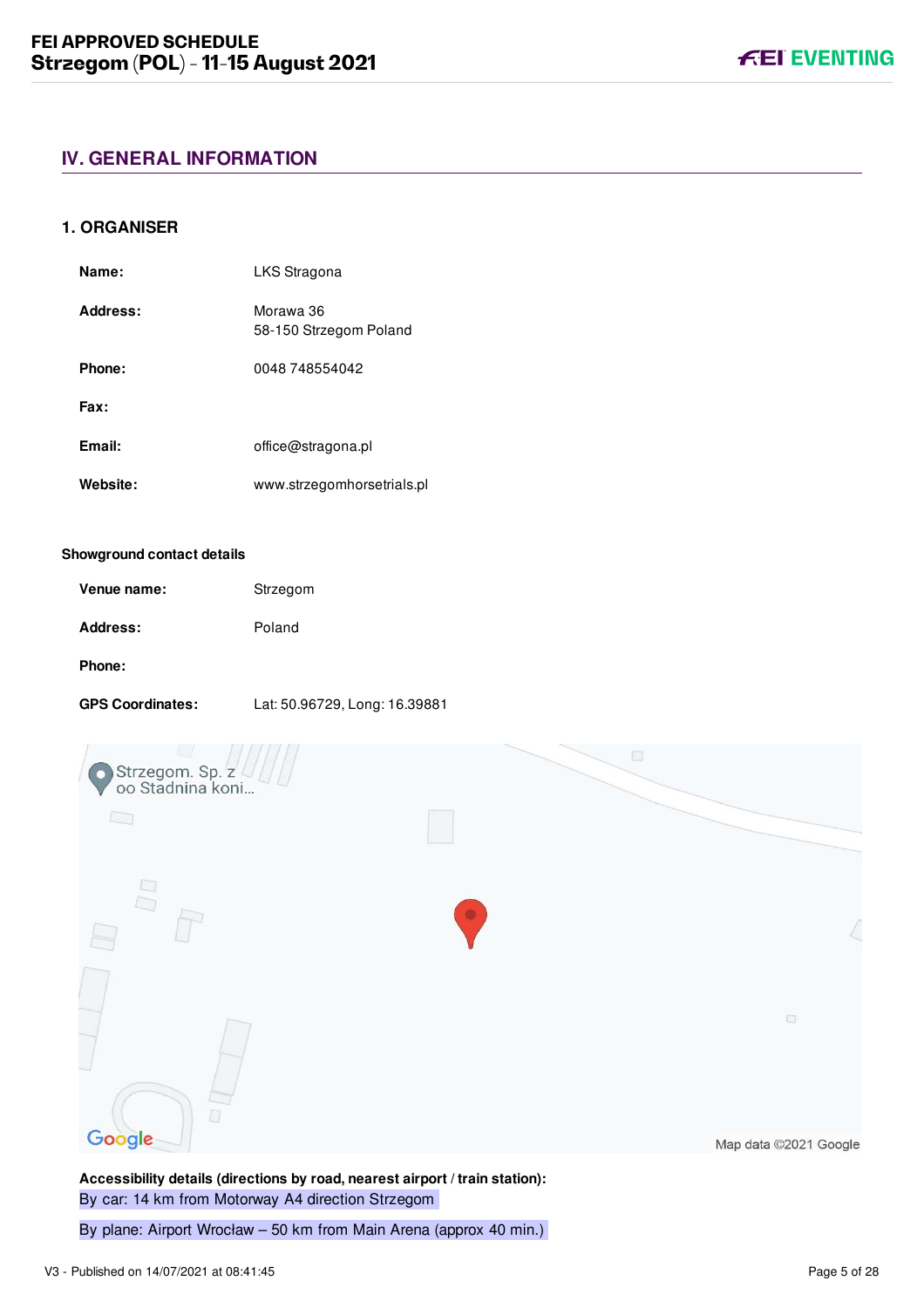By train: International Train Station Wroclaw – 55 km from Main Arena

PLEASE NOTE: ALL riders are reminded that in Polnad is in force "viaTOLL" system – electronic toll collection system. More information on<http://www.viatoll.pl/en/home>

## <span id="page-6-0"></span>**2. ORGANISING COMMITTEE**

| <b>Show Secretary</b>     | Agnieszka TYMCZYSZYN  |
|---------------------------|-----------------------|
| President of the Event    | Marcin KONARSKI       |
| Press Officer             | Agnieszka CHMIELINSKA |
| <b>Technical Director</b> | Mateusz OSICKI        |

## <span id="page-6-1"></span>**3. EVENT DIRECTOR**

| Name:    | Marta WÓJCIK           |
|----------|------------------------|
| Address: | 58-150 Strzegom Poland |

## <span id="page-6-2"></span>**4. STABLE MANAGER**

**Name:** Malgorzata SICZYNSKA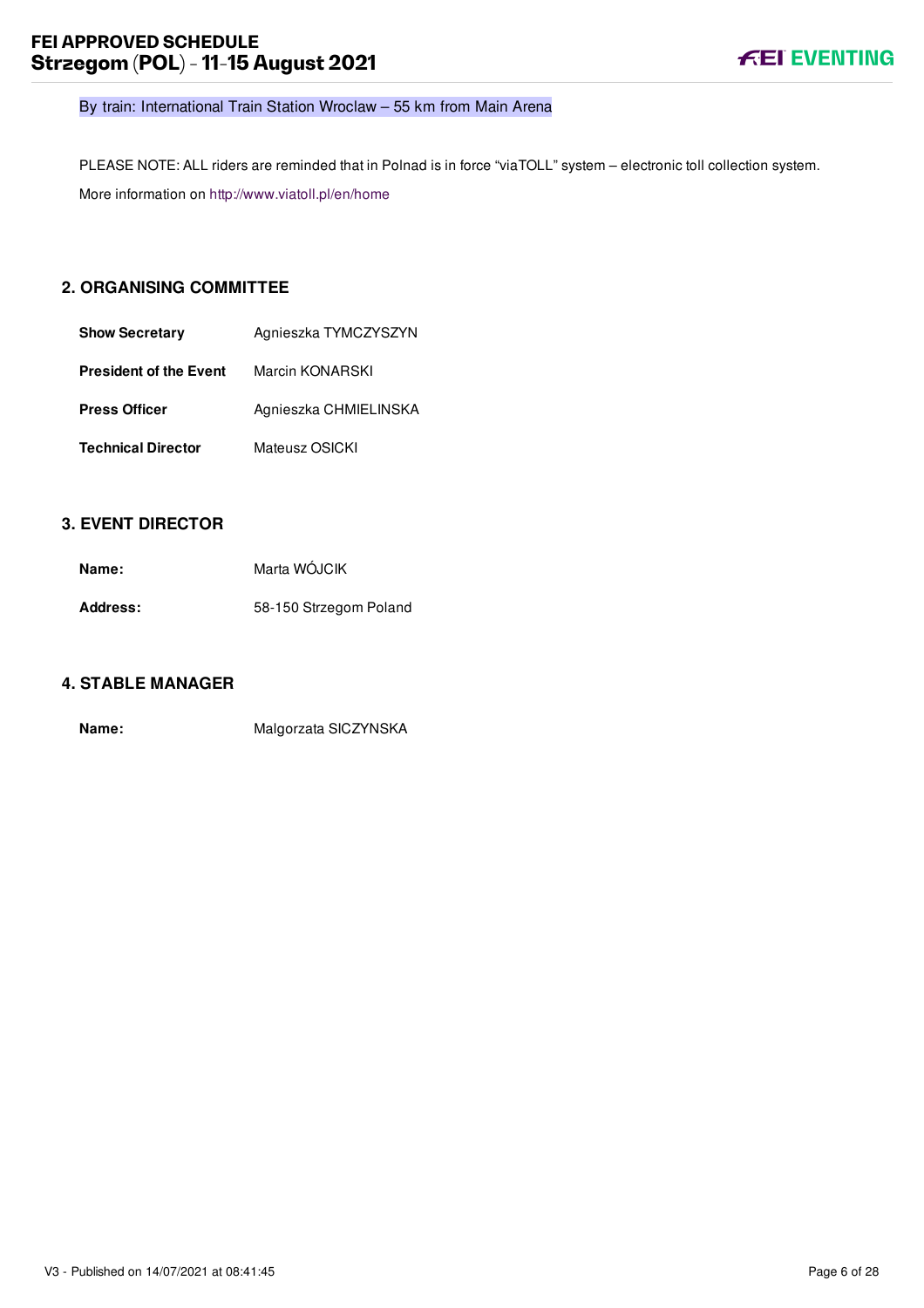**FEI EVENTING** 

## <span id="page-7-0"></span>**V. OFFICIALS**

| <b>Assignment</b>                                        | Name / FEI ID                                    | <b>NF</b>  | <b>Function</b>        | <b>Events</b>        |
|----------------------------------------------------------|--------------------------------------------------|------------|------------------------|----------------------|
| 1. Ground Jury                                           |                                                  |            |                        |                      |
| <b>CH-EU-P-CCIP2-L</b>                                   |                                                  |            |                        |                      |
| <b>Ground Jury President</b>                             | <b>Katrin EICHINGER-KNIELY</b><br>10057222       | AUT        | Judge (3)              |                      |
| <b>Ground Jury Member</b>                                | <b>Judy HANCOCK</b><br>10065590                  | <b>GBR</b> | Judge (3)              |                      |
| <b>Ground Jury Member</b>                                | <b>Emmanuelle OLIER</b><br>10073362              | <b>FRA</b> | Judge (3)              |                      |
| <b>Jumping Judge</b>                                     | <b>Tomasz MOSSAKOWSKI</b><br>10049773            | <b>POL</b> | Judge (3)              |                      |
| 2. Technical Delegate                                    |                                                  |            |                        |                      |
| <b>Technical Delegate</b>                                | <b>Gaston BILEITCZUK</b><br>10008694             | <b>FRA</b> | Technical delegate (3) | All<br><b>Events</b> |
| <b>Assistant Technical Delegate</b>                      | <b>Krzysztof RAFALAK</b><br>10057214             | <b>POL</b> | Technical delegate (N) | All<br>Events        |
| 3. Course Designer                                       |                                                  |            |                        |                      |
| <b>Cross Country Course Designer</b>                     | <b>Marcin KONARSKI</b><br>10004896               | POL        | Course designer (3)    | All<br>Events        |
| <b>Jumping Course Designer</b>                           | <b>Szymon TARANT</b><br>10052103                 | POL        | Course designer (3)    | All<br>Events        |
| <b>Cross Country Assistant Course</b><br><b>Designer</b> | <b>Michael MOHR</b><br>10071594                  | <b>GER</b> | Course designer (N)    | All<br>Events        |
| <b>Cross Country Assistant Course</b><br><b>Designer</b> | <b>Bernd BACKHAUS</b><br>10003719                | <b>GER</b> | Course designer (3)    | All<br>Events        |
| <b>Course Builder</b>                                    | <b>XC JUMPS - Marcin</b><br>Konarski<br>30000055 | <b>POL</b> | Corporation            | All<br>Events        |
| 4. Chief Steward                                         |                                                  |            |                        |                      |
| <b>Chief Steward</b>                                     | <b>Zbigniew SEIBT</b><br>10052984                | <b>POL</b> | Steward (3)            | All<br>Events        |
| <b>5. Assistant Stewards</b>                             |                                                  |            |                        |                      |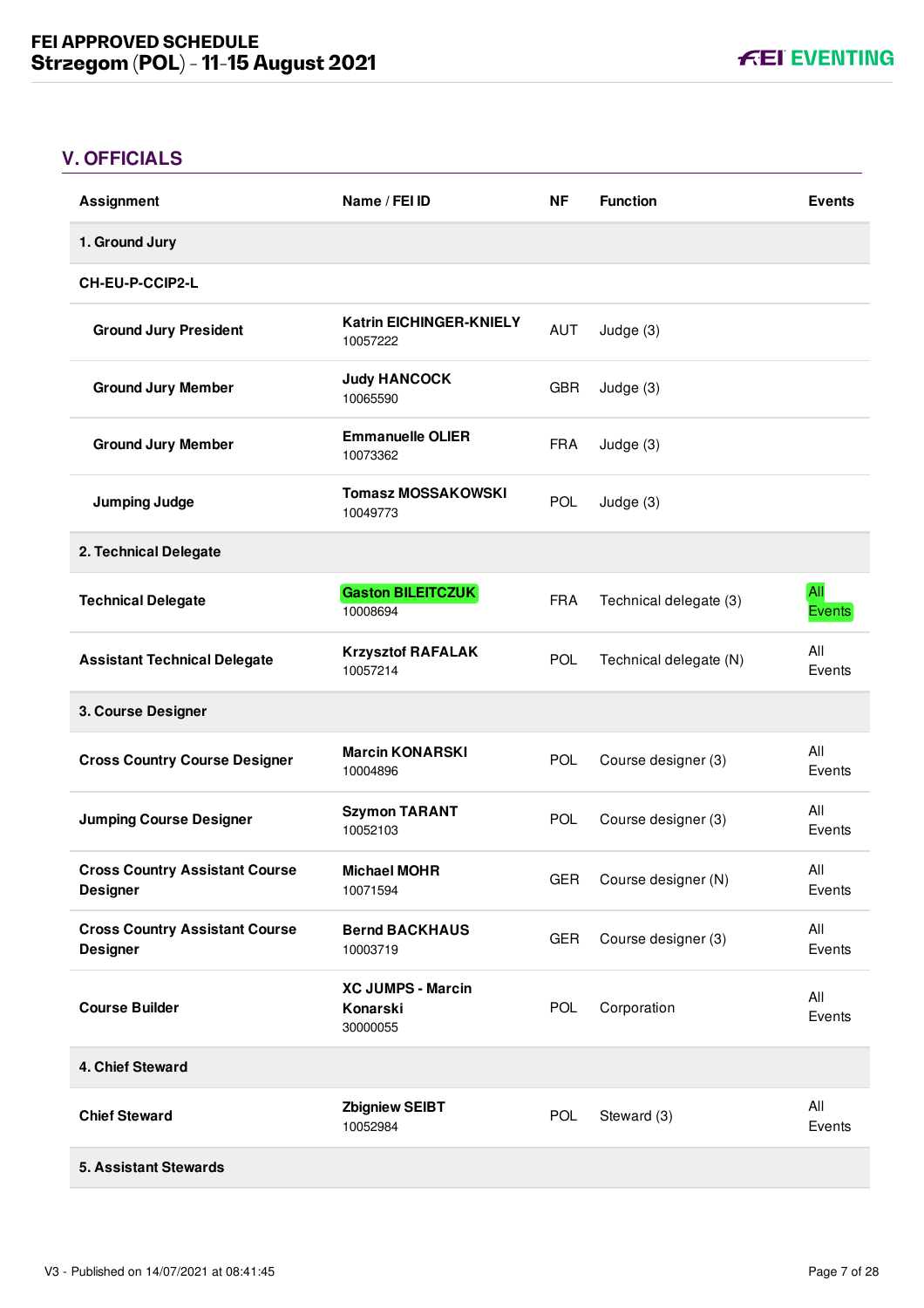## **FEI APPROVED SCHEDULE Strzegom (POL) - 11-15 August 2021**

## **KEI EVENTING**

| <b>Assignment</b>                                     | Name / FEI ID                                                     | <b>NF</b>  | <b>Function</b>                               | <b>Events</b> |
|-------------------------------------------------------|-------------------------------------------------------------------|------------|-----------------------------------------------|---------------|
| <b>Assistant Steward</b>                              | Anna AUGUSTYNSKA<br><b>MINCGER</b><br>10108472                    | <b>POL</b> | Steward (1)                                   | All<br>Events |
| <b>Assistant Steward</b>                              | Lucyna LASICA<br>10105563                                         | <b>POL</b> | Steward (N)                                   | All<br>Events |
| 6. FEI Veterinary Delegate                            |                                                                   |            |                                               |               |
| <b>Veterinary Delegate</b>                            | <b>Katarina JOHANSSON</b><br>10054447                             | SWE        | Official Veterinarian (2)                     | All<br>Events |
| <b>Additional Veterinary Delegate</b>                 | <b>Lukasz GATKIEWICZ</b><br>10086688                              | <b>POL</b> | Official Veterinarian (2)                     | All<br>Events |
| 7. Veterinary Service Manager & Treating Veterinarian |                                                                   |            |                                               |               |
| <b>Veterinary Service Manager (VSM)</b>               | <b>Janusz OKONSKI</b><br>10049846                                 | <b>POL</b> | Official Veterinarian (3)                     | All<br>Events |
| <b>Treating Veterinarian</b>                          | <b>Julia KORNASZEWSKA</b><br>10007251                             | POL        | <b>FEI Permitted Treating</b><br>Veterinarian | All<br>Events |
| 8. Chief Medical Officer & Medical Services           |                                                                   |            |                                               |               |
| <b>Chief Medical Officer</b>                          | <b>Piotr WOZNIAK</b><br>10007531<br>Phone: 00486 603317213        | POL        |                                               | All<br>Events |
| <b>Medical Services</b>                               | <b>PW Piotr Woźniak</b><br>30000058                               |            | Corporation                                   | All<br>Events |
| 9. Farrier                                            |                                                                   |            |                                               |               |
| <b>Farrier</b>                                        | Mieczyslaw<br><b>KRYSZCZYNSKI</b><br>10235282<br>Phone: 605312762 |            |                                               | All<br>Events |
| <b>Farrier</b>                                        | <b>Ryszard MAMAJEK</b><br>10236529<br>Phone: 0048602589257        |            |                                               | All<br>Events |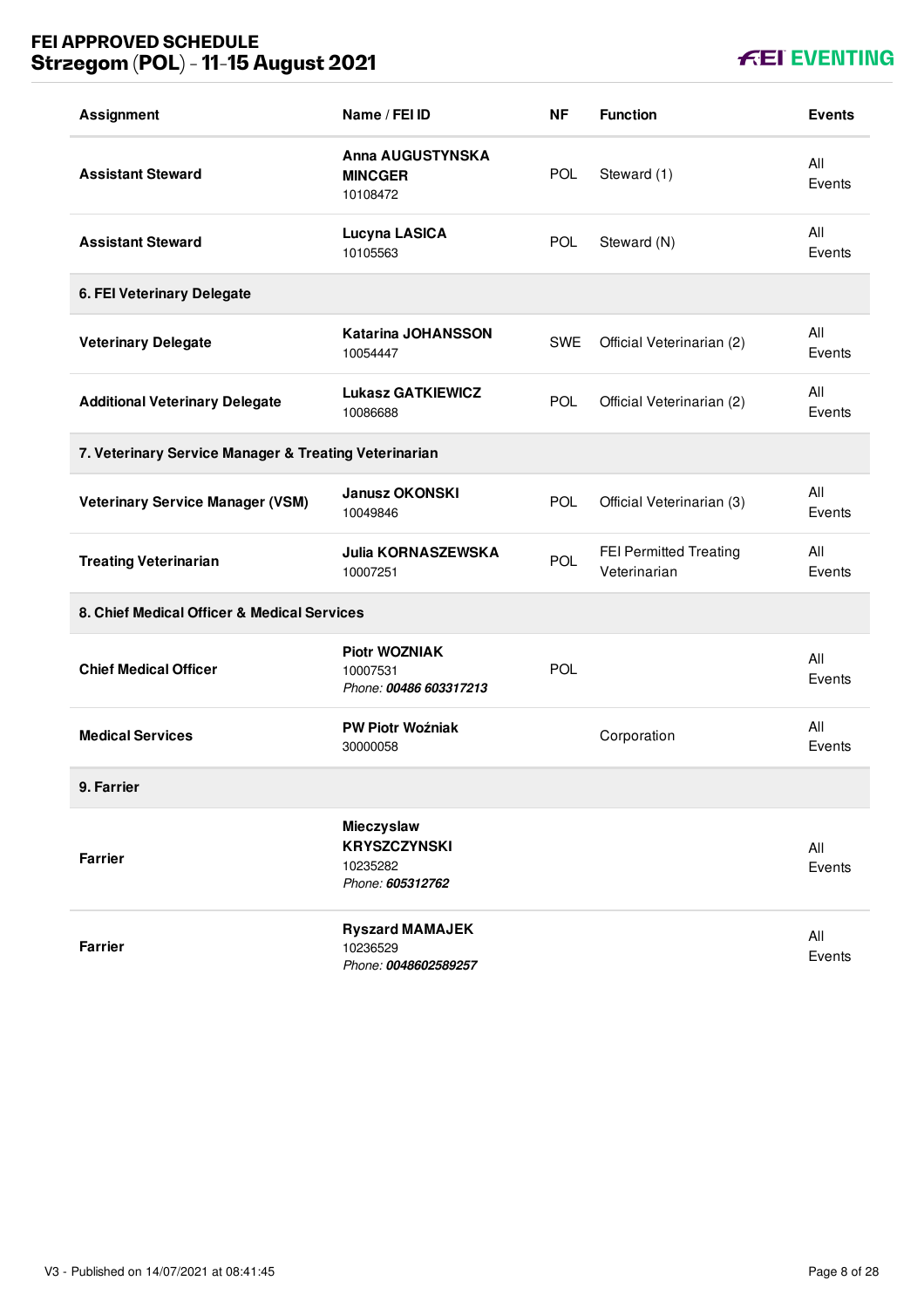## <span id="page-9-0"></span>**VI. INVITATIONS**

## <span id="page-9-1"></span>**1. GENERAL**

| <b>Invited NFs</b>                               | Unlimited<br>All European NFs |
|--------------------------------------------------|-------------------------------|
| Number of athletes from the host<br>nation       | 6                             |
| Number of athletes per NF                        | 6                             |
| Maximum number of horses per<br>athlete          | 1                             |
| Ballot procedure in case of<br>excessive entries | N/A                           |

Each NF may enter one (1) team of three (3) or four (4) Athletes /Pony combinations and maximum two (2) individual Athlete/Pony combinations. A National Federation which cannot send a team may enter one (1) or two (two) individual athletes with one (1) pony each. Pony Championships are open to Athletes from the beginning of the year in which they reach the age of 12 years until the end of the year they reach the age of 16 years. Ponies must be at least 6 years old.

Athletes are invited by the Organiser through their National Federation. One (1) groom per athlete.

## <span id="page-9-2"></span>**2. ENTRY RIGHTS TO SHOWGROUNDS / ACCREDITED PERSONS**

Entry right to the stable area according to FEI Veterinary Regulations Articles 1008-1009

## **NUMBER OF ACCREDITED PERSONS**

| 1                                               |
|-------------------------------------------------|
|                                                 |
|                                                 |
| 2 accreditations per horse acc. to FEI Passport |
|                                                 |

other: Chef de Equipe - 1; Team Vet - 1;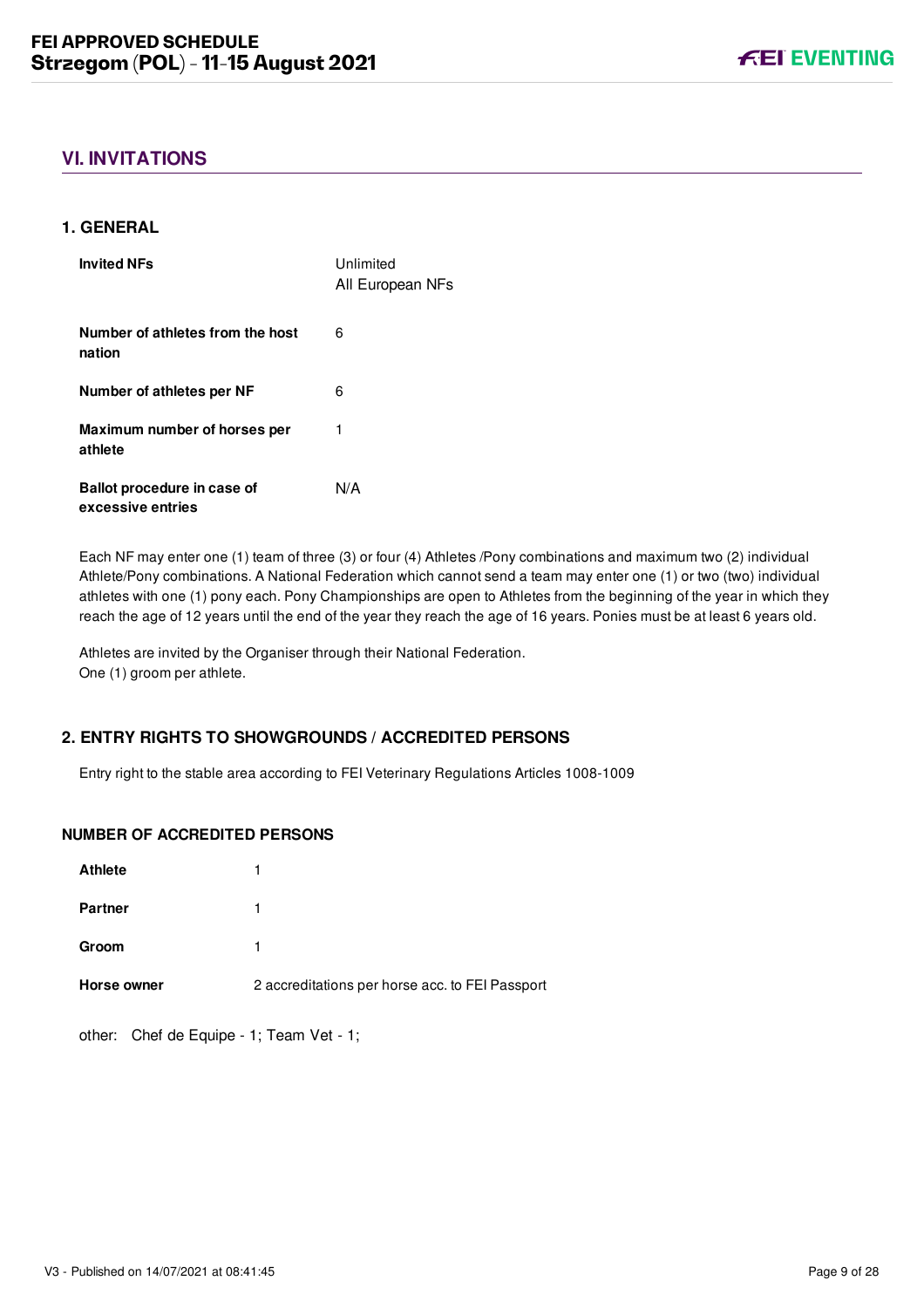## <span id="page-10-0"></span>**VII. ENTRIES**

## **IMPORTANT**

- Entries must be made through the FEI Entry System for all categories of this Event ([https://entry.fei.org\)](https://entry.fei.org);
- Additional documentation can be found at: <https://inside.fei.org/fei/your-role/it-services/fei-entry-system>
- All Athletes and Horses participating in any International Competition must be registered with the FEI;
- Athletes and/or Horses present at the Event without having been entered through the FEI's Online Entry System will automatically be disqualified unless compelling circumstances warrant otherwise.

## <span id="page-10-1"></span>**1. ENTRY DATES AND ENTRY FEES**

Entries have to be in accordance with Art. 509 of the FEI Eventing Rules, 25th edition, effective 1st January 2020, updates effective 1st January 2021.

#### **Deadlines for entries**

| <b>Nominated entries:</b>             | <b>CH-EU-P-CCIP2-L 12/07/2021</b> |
|---------------------------------------|-----------------------------------|
| Closing date for<br>definite entries: | CH-EU-P-CCIP2-L06/08/2021         |
| Last date for<br>substitutions:       | <b>CH-EU-P-CCIP2-L 10/08/2021</b> |

#### **Fees for horses**

| Entry fee per horse    |                                                                                                                                                                                                                      |
|------------------------|----------------------------------------------------------------------------------------------------------------------------------------------------------------------------------------------------------------------|
| CH-EU-P-CCIP2-L        | 540 EUR incl. VAT (8%)                                                                                                                                                                                               |
| <b>EADCMP</b> Fee      | Lower Level Events (CIMs) CHF 18 per horse per event (For definition of CIMs see Appendix E of the FEI General Regulations)<br>Higher Level Events CHF 25 per horse per event (All other events not defined as CIMs) |
| CH-EU-P-CCIP2-L        | 25 EUR (25 CHF not included in entry fee)                                                                                                                                                                            |
| Stabling fee per horse |                                                                                                                                                                                                                      |
| Not Applicable         | Included in Entry Fee                                                                                                                                                                                                |
| Total fee per horse    |                                                                                                                                                                                                                      |
| CH-EU-P-CCIP2-L        | 565 EUR incl. VAT                                                                                                                                                                                                    |

## <span id="page-10-2"></span>**2. DETAILS ENTRY PROCEDURE FEE / PAYMENT**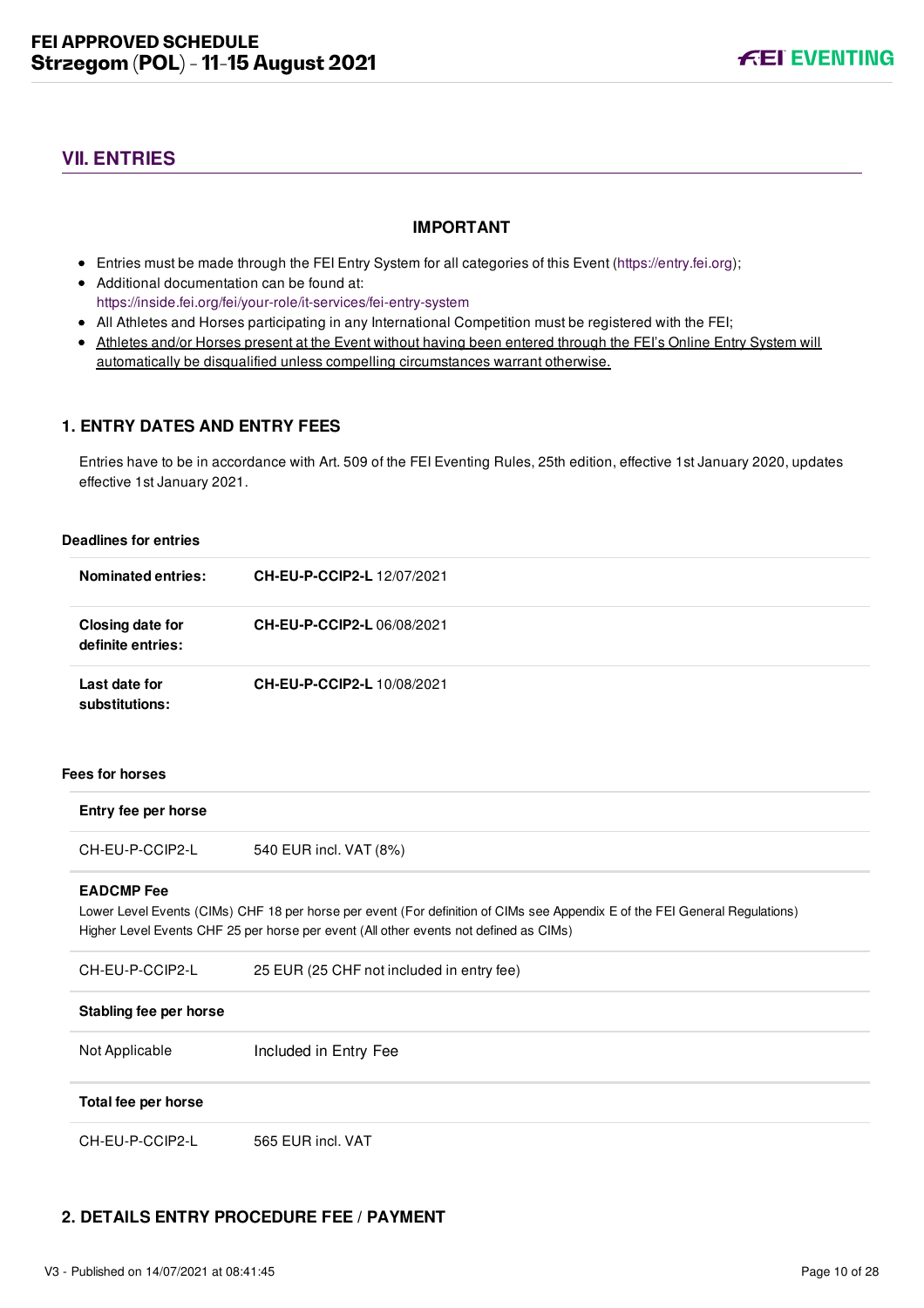

OC details: LKS STRAGONA, Morawa 36, 58-150 Strzegom

Payment in EUR:

#### SANTANDER BANK POLSKA S.A. O/STRZEGOM

PL 42 1090 2343 0000 0001 0499 6685

Swift codes: WBK PPLPP

**All entry fee have to be paid by banks transfer and the payment confirmation have to be send before 12 of JULY**

**to [office@stragona.pl](mailto:office@stragona.pl) There will be no possibility to pay by cash on site.**

If you need an invoice, you need to declare it during payment.

If you don't do that, your invoice will not be issued. Invoices ordered after the show will not be issued

## <span id="page-11-0"></span>**3. OTHER FEES**

All other fees must be listed hereunder with the details of the amounts to be charged and approved by the FEI. Only fees approved by the FEI and listed in the approved Schedule can be charged by the OC.

| Electricity for boxes<br>(upon request) | 100 EUR per box incl. VAT (8%)<br>only be request before entry closing date - 12.07.2021 |
|-----------------------------------------|------------------------------------------------------------------------------------------|
| Manure disposal                         | $40$ EUR per box incl. VAT (8%)                                                          |
| Hav                                     | 5 EUR per bale incl. VAT (8%)<br>daily price                                             |
| Straw                                   | 3 EUR per bale incl. VAT (8%)<br>daily price/first bedding free of charge/               |
| Shavings                                | 15 EUR per bale incl. VAT (8%)<br>daily price/first bedding not included in entry fee/   |

#### **Lorry / Caravan area**

Parking price 100 EUR incl. VAT (8%)

As stabling is limited, extra boxes can only be provided if booked with the Organising Committee before 12.07.2021. Cost for an extra box 150 EUR.

Not competing ponies will not be allowed to stay in the Venue.

Fee for health/customs-related documents for Horses, if applicable (only if requested) 25€ per horse.

All aforementioned amounts include VAT, if applicable

VAT number of the Organiser: 884-22-76-847

## <span id="page-11-1"></span>**4. NO-SHOWS AND LATE WITHDRAWALS**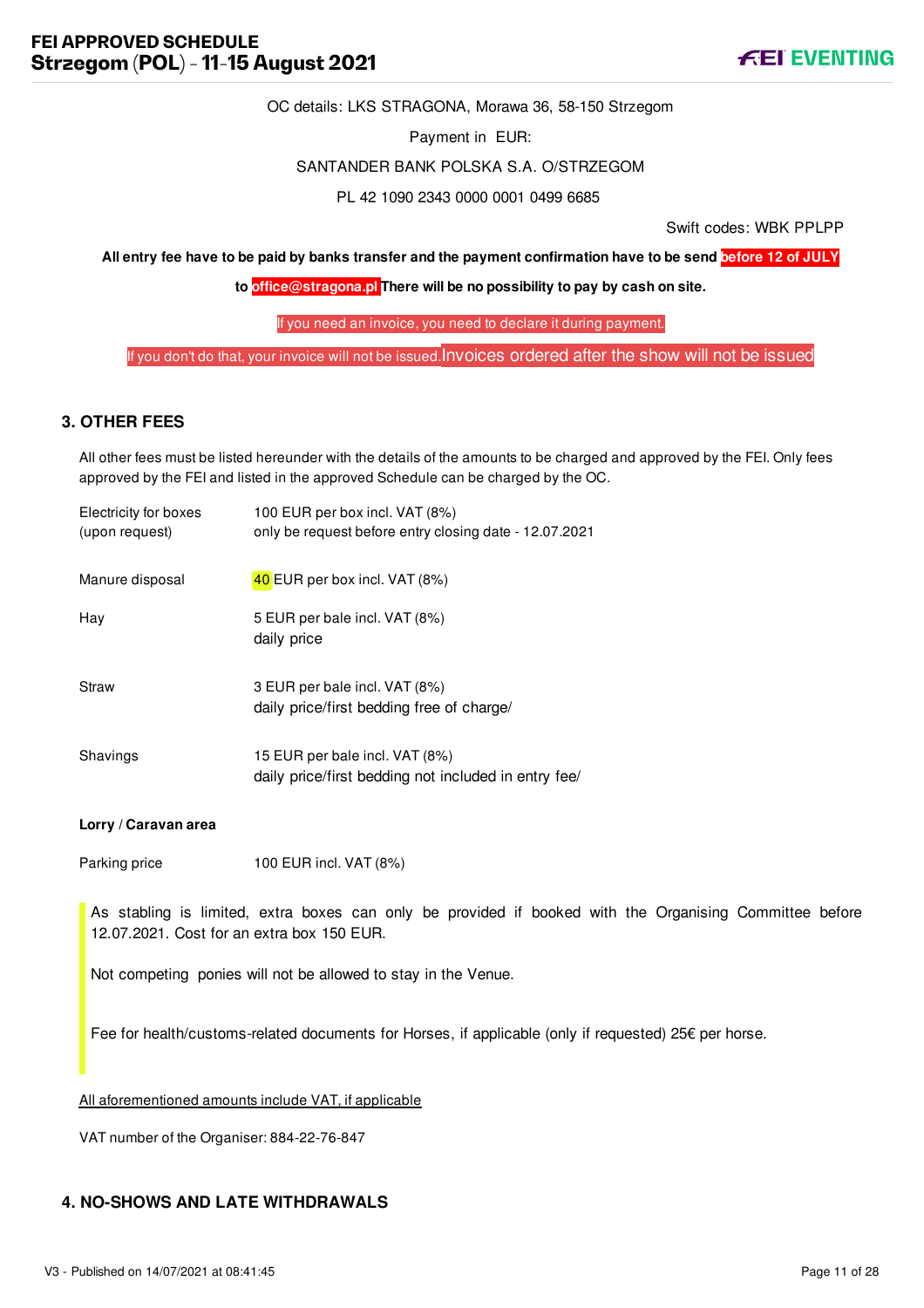In the case of withdrawals after the date of definite entries or no-shows the athlete or the respective NF will be held liable to reimburse the OC for the actual financial loss incurred by the OC (i.e. stabling and hotel expenses) as a result of the late withdrawal or no-show.

**Amount charged** 540 EUR

#### **Refund procedure**

Withdrawal:

Before 12/07/2021 - 100% refund

Before 22/07/2021 - 50% refund

After 22/07/2021 - no refund

## <span id="page-12-0"></span>**5. QUALIFICATIONS**

Entries have to be in accordance with Art. 520 and 521 of the FEI Eventing Rules, 25th edition, effective 1st January 2020, updates effective 1st January 2021.

The eligibility to compete will be determined by a combination of the following:

- The level of the Athlete category (National, D, C, B, A) (Art.519)
- The achievement of a number of Minimum Eligibility Requirements according to the eligibility matrix of requirements (Art. 520)

| Qualification | 1 CCl2 <sup>*</sup> -(S or L) or CClP2 <sup>*</sup> -(S or L) MER obtained as a combination between 1 January 2020 and |
|---------------|------------------------------------------------------------------------------------------------------------------------|
| Criteria      | 12 July 2021                                                                                                           |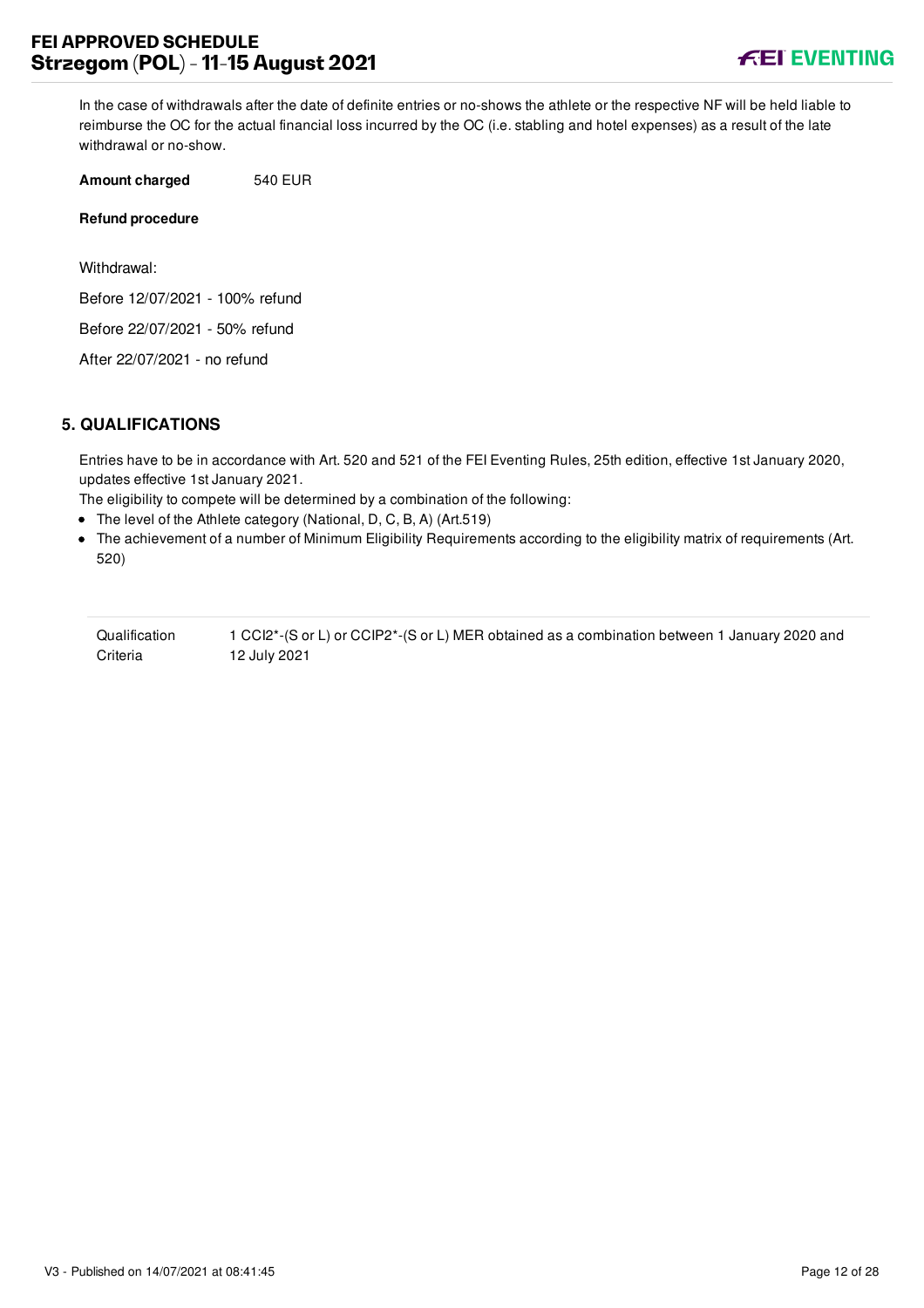## <span id="page-13-0"></span>**VIII. TIMETABLE**

| <b>CH-EU-P-CCIP2-L</b>             | Day       | <b>Date</b> | <b>Time</b>     |
|------------------------------------|-----------|-------------|-----------------|
| Vet examination on arrival         | Monday    | 09/08/2021  | 08:00           |
| <b>Opening of stables</b>          | Monday    | 09/08/2021  | $08:00 - 15:00$ |
| <b>First Chef d'Equipe Meeting</b> | Monday    | 09/08/2021  | 18:30           |
| <b>Official course inspection</b>  | Wednesday | 11/08/2021  | 14:00           |
| 1st horse inspection               | Wednesday | 11/08/2021  | 16:30           |
| <b>Dressage Test - 1st Day</b>     | Thursday  | 12/08/2021  | 14:30           |
| <b>Dressage Test - 2nd Day</b>     | Friday    | 13/08/2021  | 08:00           |
| <b>Cross-Country Test</b>          | Saturday  | 14/08/2021  | 15:00           |
| 2nd horse inspection               | Sunday    | 15/08/2021  | 08:00           |
| <b>Jumping Test</b>                | Sunday    | 15/08/2021  | 10:00           |
| Prize-giving                       | Sunday    | 15/08/2021  | 15:00           |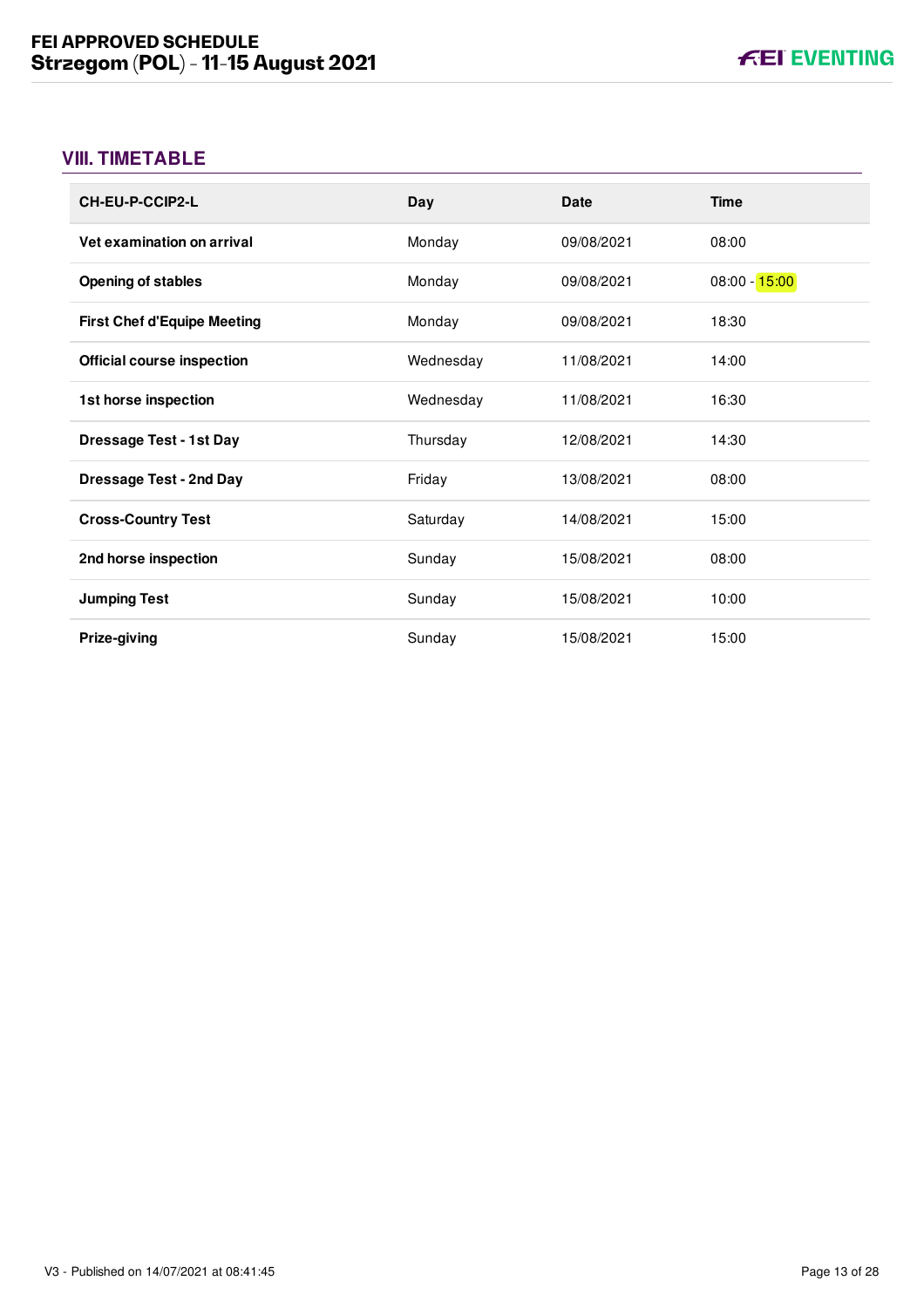## <span id="page-14-0"></span>**IX. COMPETITIONS**

**These competitions will be in accordance with the FEI Eventing Rules and its Annexes, 25th edition, effective 1st January 2020, updates effective 1st January 2021.**

## <span id="page-14-1"></span>**CH-EU-P-CCIP2-L**

## **TECHNICAL CONDITIONS**

| <b>DRESSAGE TEST</b><br>CH-EU-P-CCIP2-L | $CCl2*B$                |             |
|-----------------------------------------|-------------------------|-------------|
| <b>CROSS-COUNTRY</b><br><b>TEST</b>     | Length:                 | 2700-3700 m |
| CH-EU-P-CCIP2-L                         | Speed:                  | 500 m/min   |
|                                         | Number of efforts:      | 25-30       |
| <b>JUMPING</b><br>CH-EU-P-CCIP2-L       | Distance:               | 500 m       |
|                                         | Speed:                  | $350$ m/min |
|                                         | Max. number of efforts: | 14          |
|                                         | Number of obstacles:    | $10 - 11$   |

## **PRIZE CLASSIFICATION**

| Total amount of prize money per | No Prize Money |
|---------------------------------|----------------|
| section:                        |                |
|                                 |                |

**Other details on prize money distribution**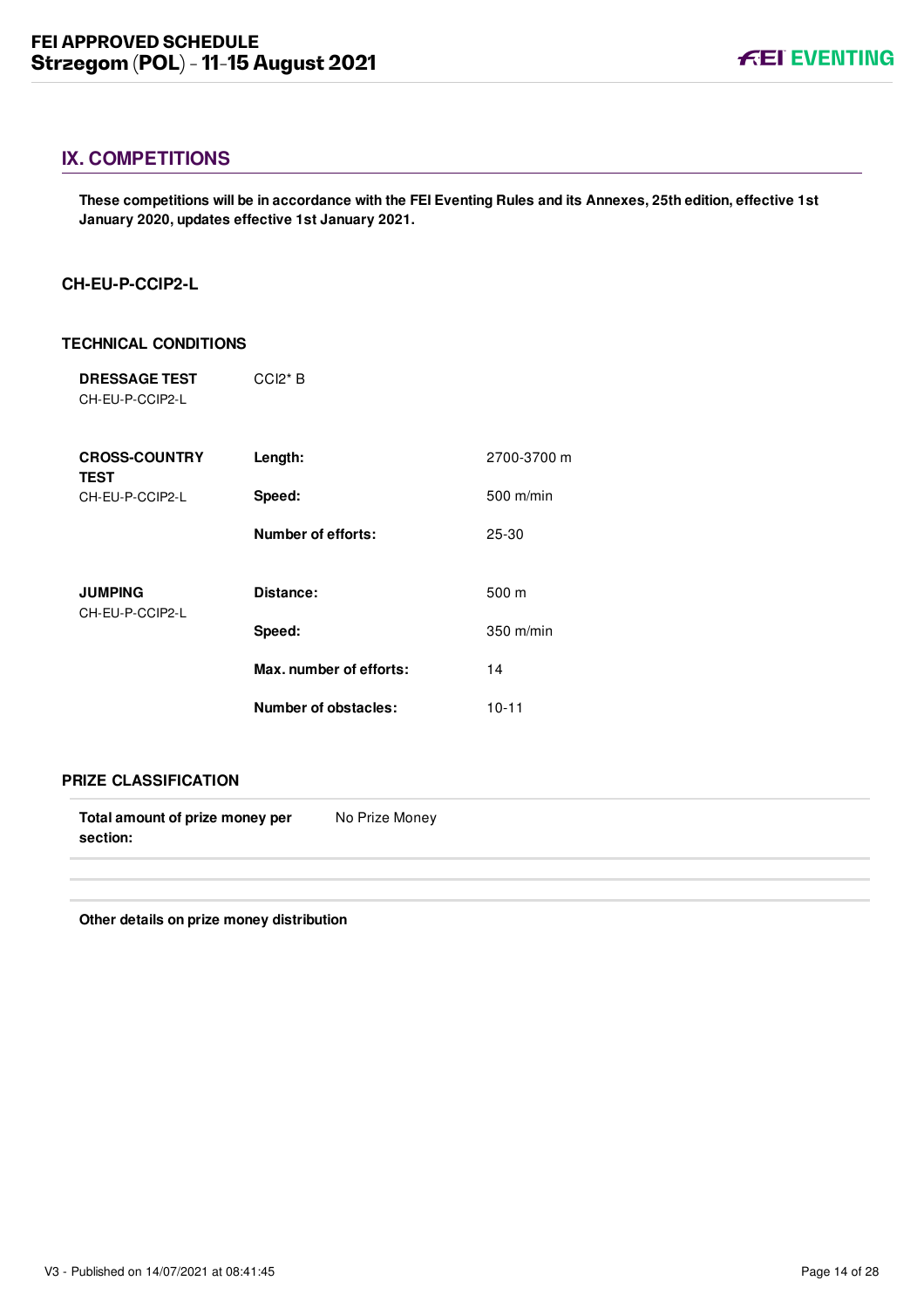Prizes in kind

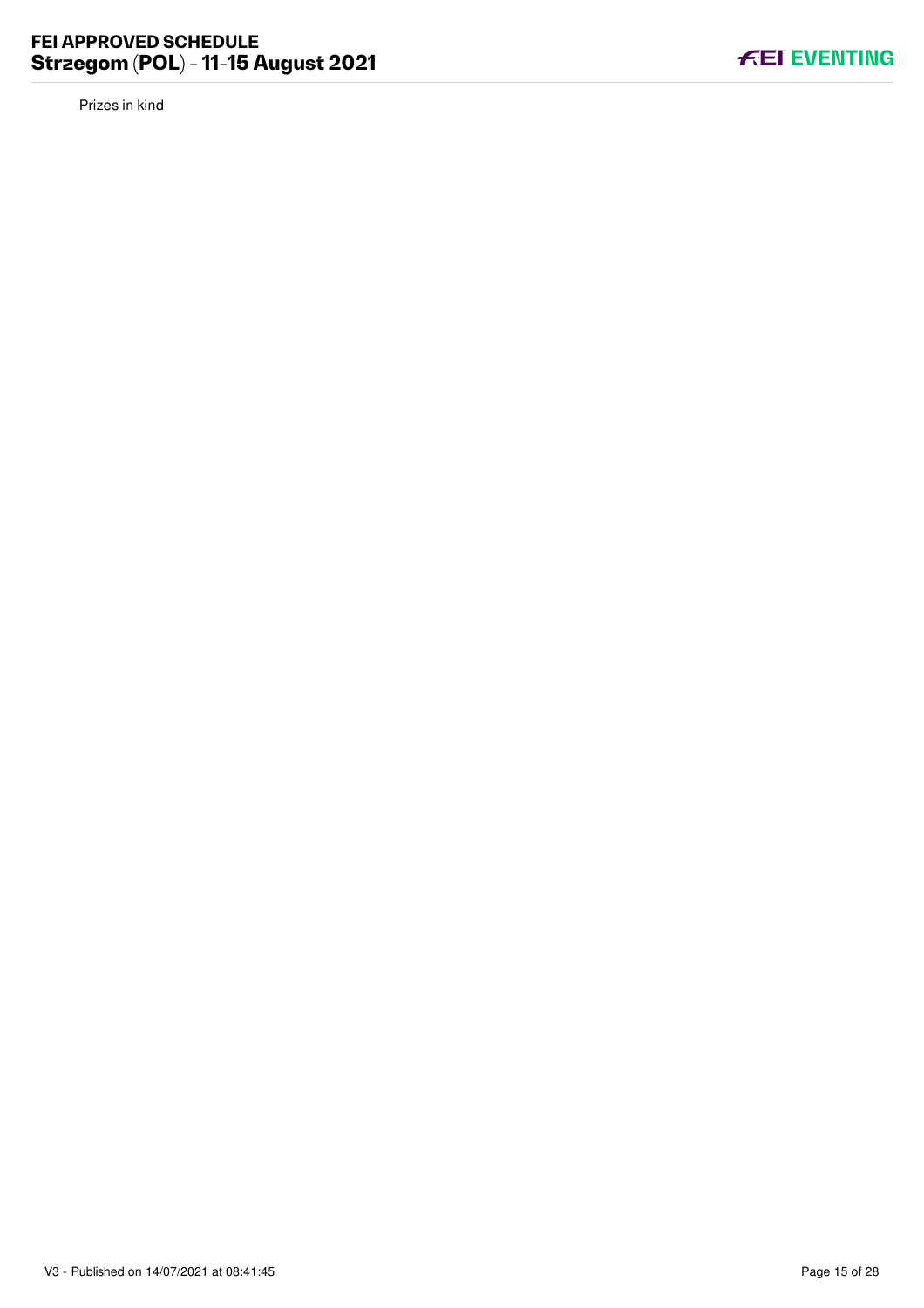

#### <span id="page-16-0"></span>**PRIZE MONEY SUMMARY**

| Category        | Amount   |
|-----------------|----------|
| CH-EU-P-CCIP2-L | 0.00 EUR |

**Total**

Prizes in kind

#### **IMPORTANT**

**The total amount of prize money shown for each Competition in the schedule must be distributed. (FEI General Regulations articles 127 and 128)**

The value of the **1st prize must not exceed 1/3 of the total prize money** distributed for the competition. The minimum number of prizes offered for each competition must be allocated on the basis of one prize for every commenced four Athletes, with a minimum of five prizes.

#### **DEDUCTIONS FROM PRIZE MONEY AT COMPETITIONS**

**Full details of any deductions from prize money must be outlined in the schedule. This includes government taxes. If it is necessary for Organisers to deduct such taxes, they must provide participants with an official form indicating the amount of tax deducted.**

**The tax form must be provided to the athletes upon arrival and returned to the Organiser prior to departing.**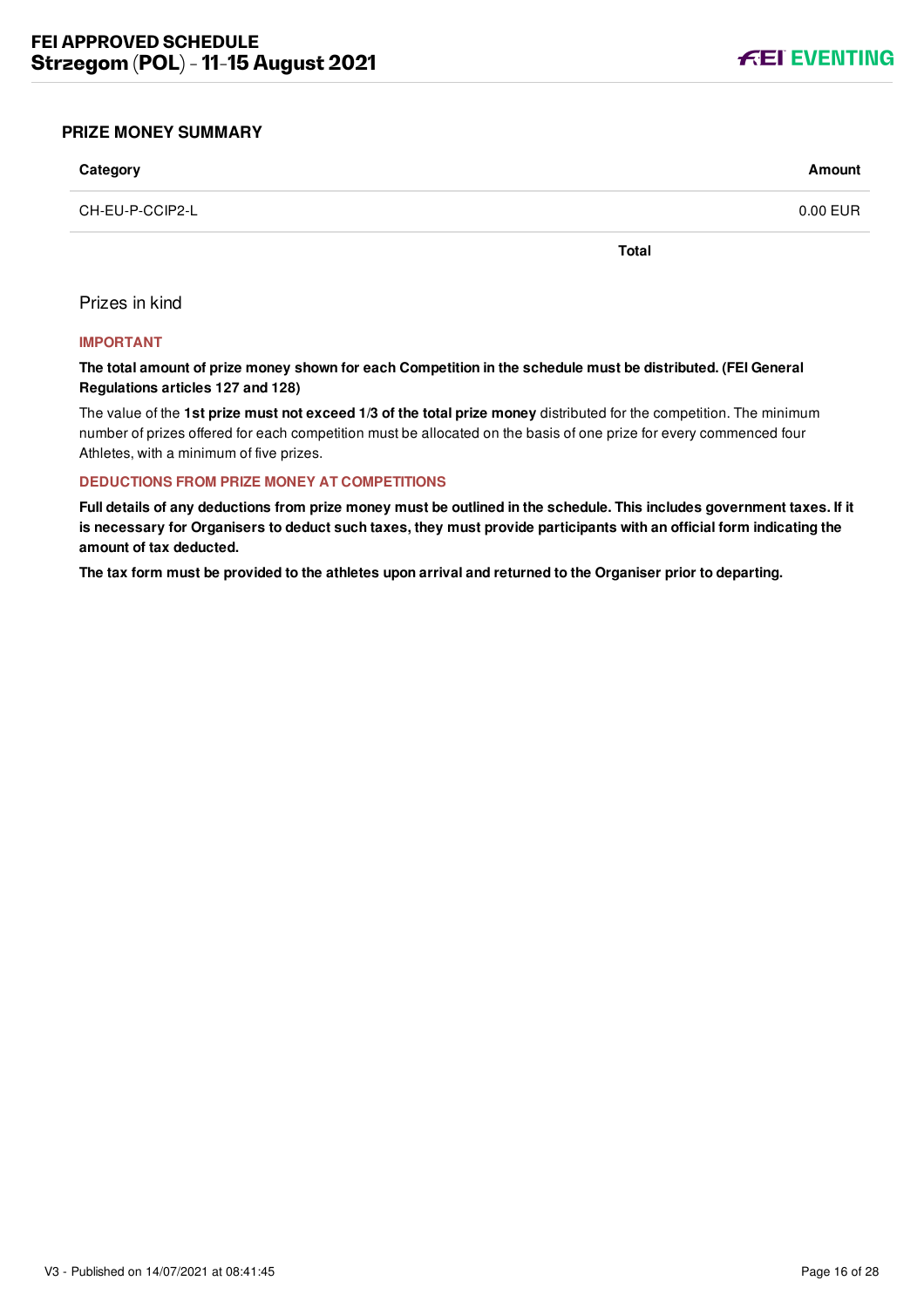## <span id="page-17-0"></span>**X. FACILITIES OFFERED**

## <span id="page-17-1"></span>**1. ATHLETES**

#### **ACCOMMODATION**

| <b>Address:</b> | Armi Krajowej Street   |
|-----------------|------------------------|
|                 | 58-150 Strzegom Poland |

#### **Telephone:**

At the expense of **Athletes**

list of others hotels available: [www.booking.com](https://schedules.fei.org/www.booking.com) - at athlete expenses

#### **MEALS**

#### At the expense of **Athletes**

Meals provided from **11/08/2021** to **15/08/2021**

The OC will provide Lunch for Athlete and Chefs d'Equipes in the Restaurant on Main Arena from 11.08.2021 to 15.08.2021 at OC expense.

## <span id="page-17-2"></span>**2. GROOMS**

#### **ACCOMMODATION**

Requests for accommodation must be sent with entries.

Accommodation will be at the expense of **Athletes**

Accommodated (bed and breakfast) from **11/08/2021** to **15/08/2021**

#### **MEALS**

Meals at the expense of **Athletes**

Meals provided from **11/08/2021** to **15/08/2021**

If applicable, Organiser must provide proper sanitary conditions. The showering facilities should be sufficient for both male and female grooms with hot and cold water. Shower facilities as well as restrooms should at all times be in a state of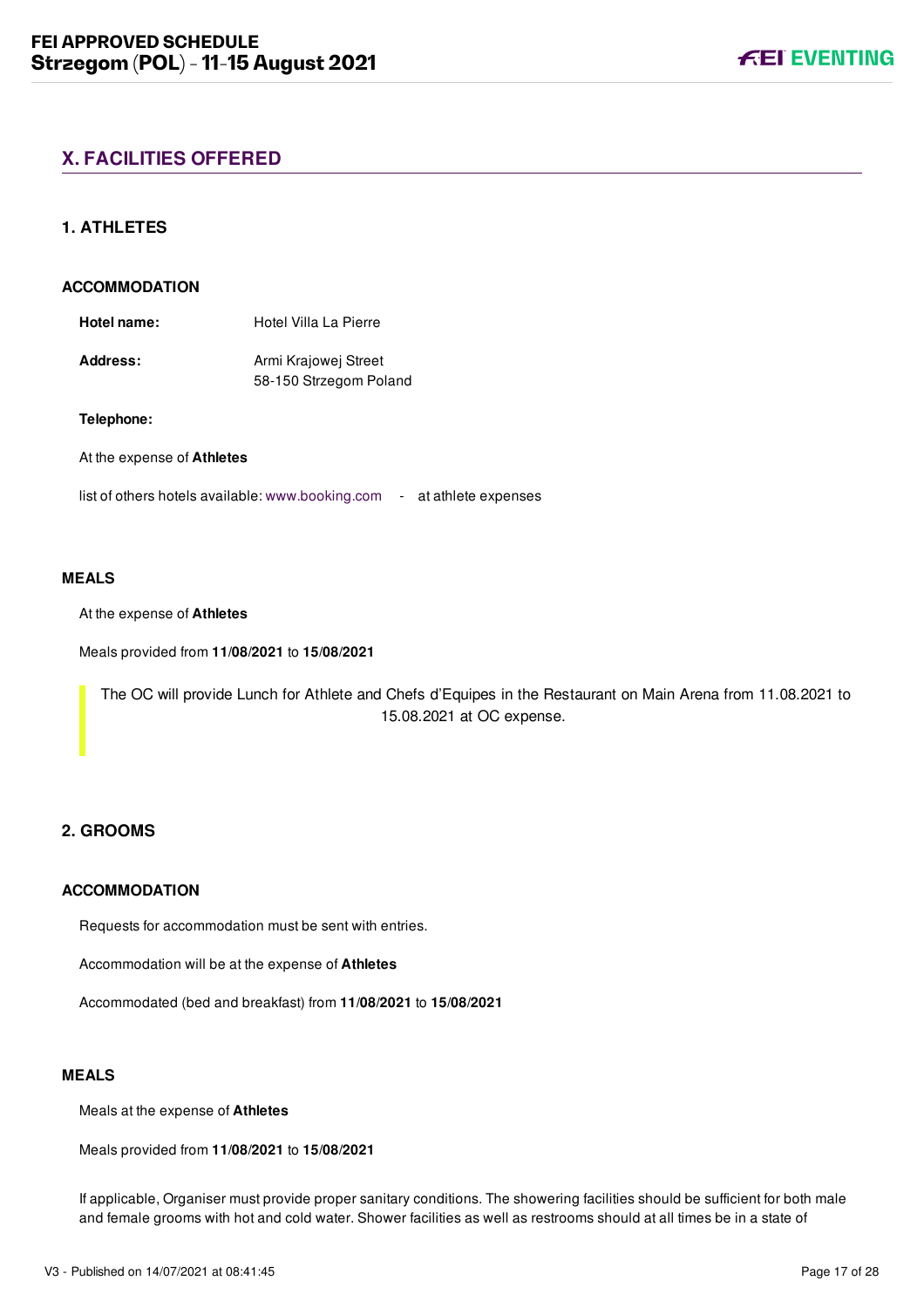cleanliness.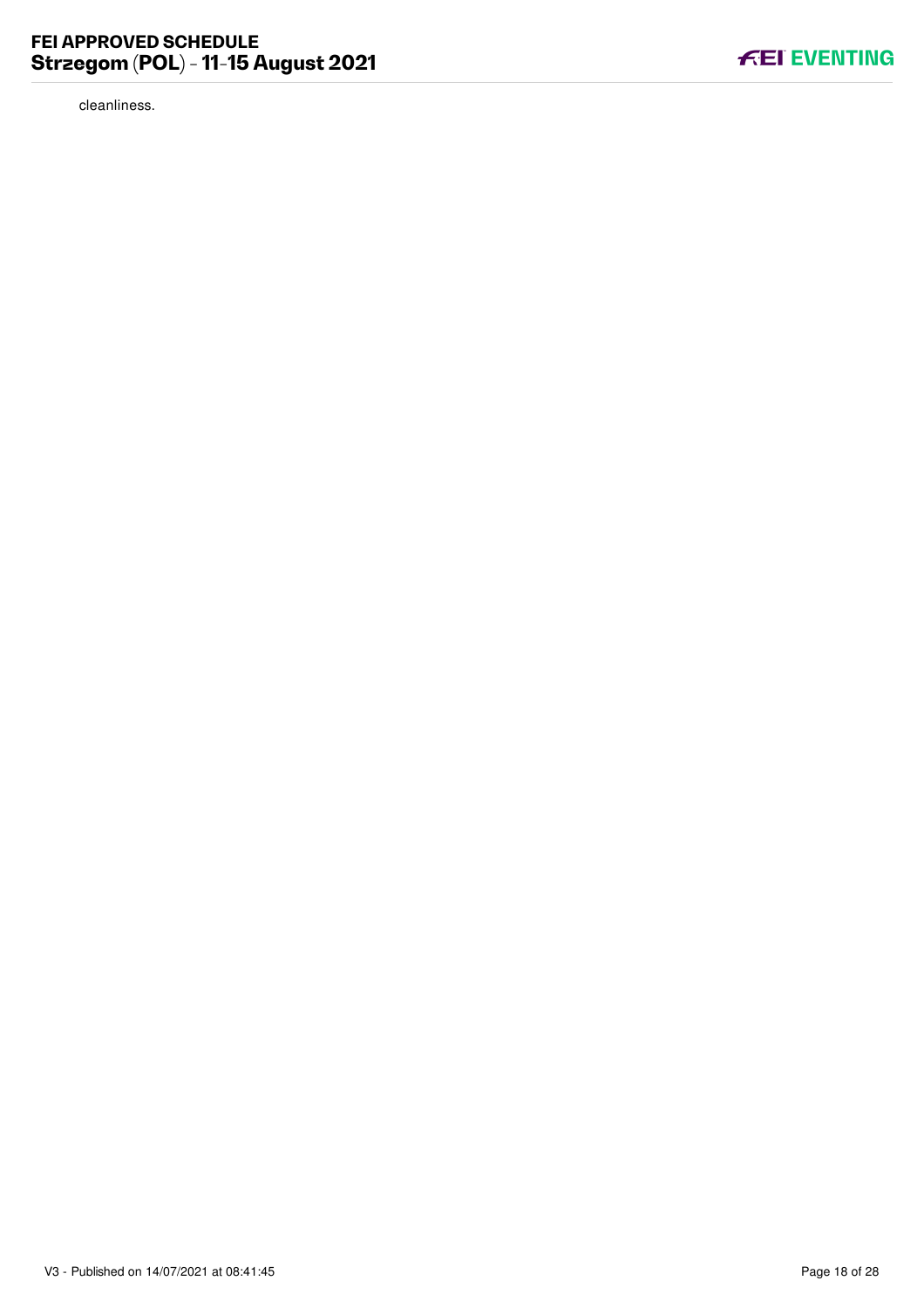## <span id="page-19-0"></span>**XI. LOGISTICAL, ADMINISTRATIVE AND TECHNICAL INFORMATION**

## <span id="page-19-1"></span>**1. DRAWS**

| Draw name       | Day    | <b>Date</b> | Time  | <b>Additional information</b> |
|-----------------|--------|-------------|-------|-------------------------------|
| Draw of Nations | Monday | 09/08/2021  | 18:30 | Main Arena                    |

## <span id="page-19-2"></span>**2. COMPETITION ARENAS**

|               | <b>Name</b> | Width (m) | Length $(m)$ | Type of footing/ground |
|---------------|-------------|-----------|--------------|------------------------|
| Dressage      | А           | 60        | 90           | all weather            |
| Cross-country |             |           |              | grass and sand         |
| Jumping       | Α           | 60        | 90           | all weather            |

## <span id="page-19-3"></span>**3. PRACTICE ARENAS**

| Name    | Width (m) | Length (m) | Type of footing/ground |
|---------|-----------|------------|------------------------|
| Arena B | 65        | 25         | sand                   |
| Arena E | 40        | 110        | sand                   |

## <span id="page-19-4"></span>**4. STABLES**

Size of boxes (80% minimum 3m x 3m + 20% 3m x 4m)

## <span id="page-19-5"></span>**5. SCORING/TIMING PROVIDER**

The Scoring and Timing of the Event will be performed by the following provider: (The list of certified Service Providers is available here: [https://inside.fei.org/fei/your-role/it-services/it-providers/list\)](https://inside.fei.org/fei/your-role/it-services/it-providers/list)

| Name of the company:     | <b>TARANT EVENTS</b>  |                           |  |
|--------------------------|-----------------------|---------------------------|--|
| Contact person at event: | Name:                 | AgnieszkaTARANT           |  |
|                          | <b>FEI ID Number:</b> | 10139344                  |  |
|                          | Contact email:        | agnieszkatarant@gmail.com |  |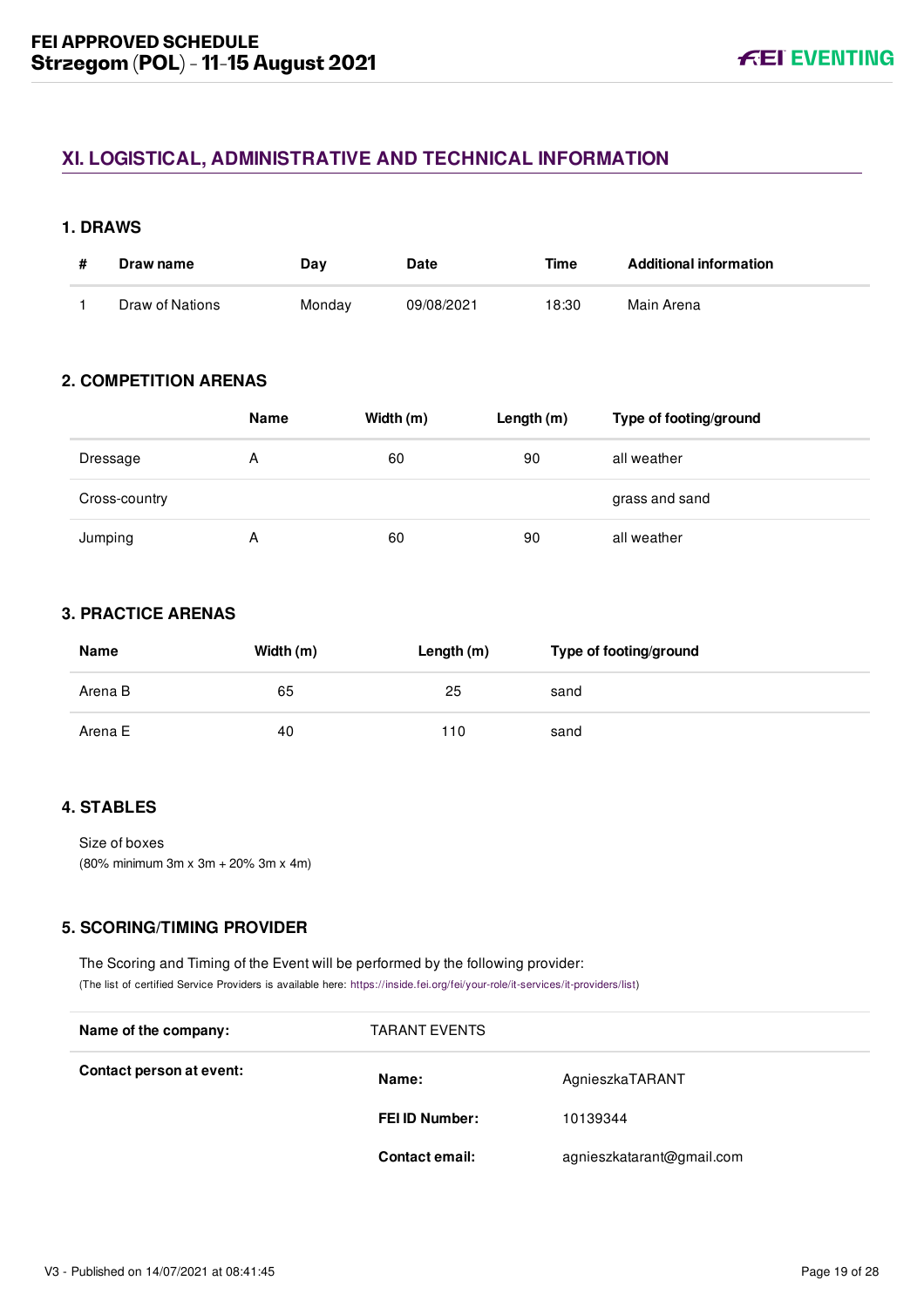## <span id="page-20-0"></span>**6. OTHER TECHNOLOGY/SERVICE PROVIDER(S)**

Will you use other technology/service provider(s) at your Event? **No**

## <span id="page-20-1"></span>**7. PRIZE-GIVING CEREMONY**

The owner of the winning horse/pony is invited to the prize-giving ceremony: **Yes** The number of athletes required to present themselves for the prize-giving ceremony of each competition is: **5** Athletes riding their horses: **Yes**

## <span id="page-20-2"></span>**8. ADVERTISING ON ATHLETES AND HORSES**

At CI events, and all competitions except for the Nations Cup, athletes are authorised to carry the logo of their personal sponsor in accordance with article 541 of the FEI Eventing Rules.

## Personal sponsor logo: **Authorised**

The Chief Steward will check that the advertising on athletes and horses complies with these Articles.

## <span id="page-20-3"></span>**9. TICKETING**

Are you selling tickets for spectators to attend your event? **No**

## <span id="page-20-4"></span>**10. BETTING**

Betting will be authorised by the Organiser: **No**

## <span id="page-20-5"></span>**11. TRANSPORT REIMBURSEMENT HORSES/PONIES**

## <span id="page-20-6"></span>**12. WELCOME**

-

The time and date of arrival of athletes, horses and their means of transport must be given to the Organiser in order to facilitate their arrival.

Opening Cremony & The Nations Evening - Tuesday, 10.08.2021 at 7.00 pm

## <span id="page-20-7"></span>**13. LOCAL TRANSPORTATION & ARRANGEMENTS FROM HOTEL TO SHOWGROUNDS**

Walking distance: **Yes**

Organiser shuttle service available: **No**

Public transport available: **Yes, paid by the athlete**

Approximate cost per round trip: **15 EUR**

## <span id="page-20-8"></span>**14. LORRY / CARAVAN FACILITIES**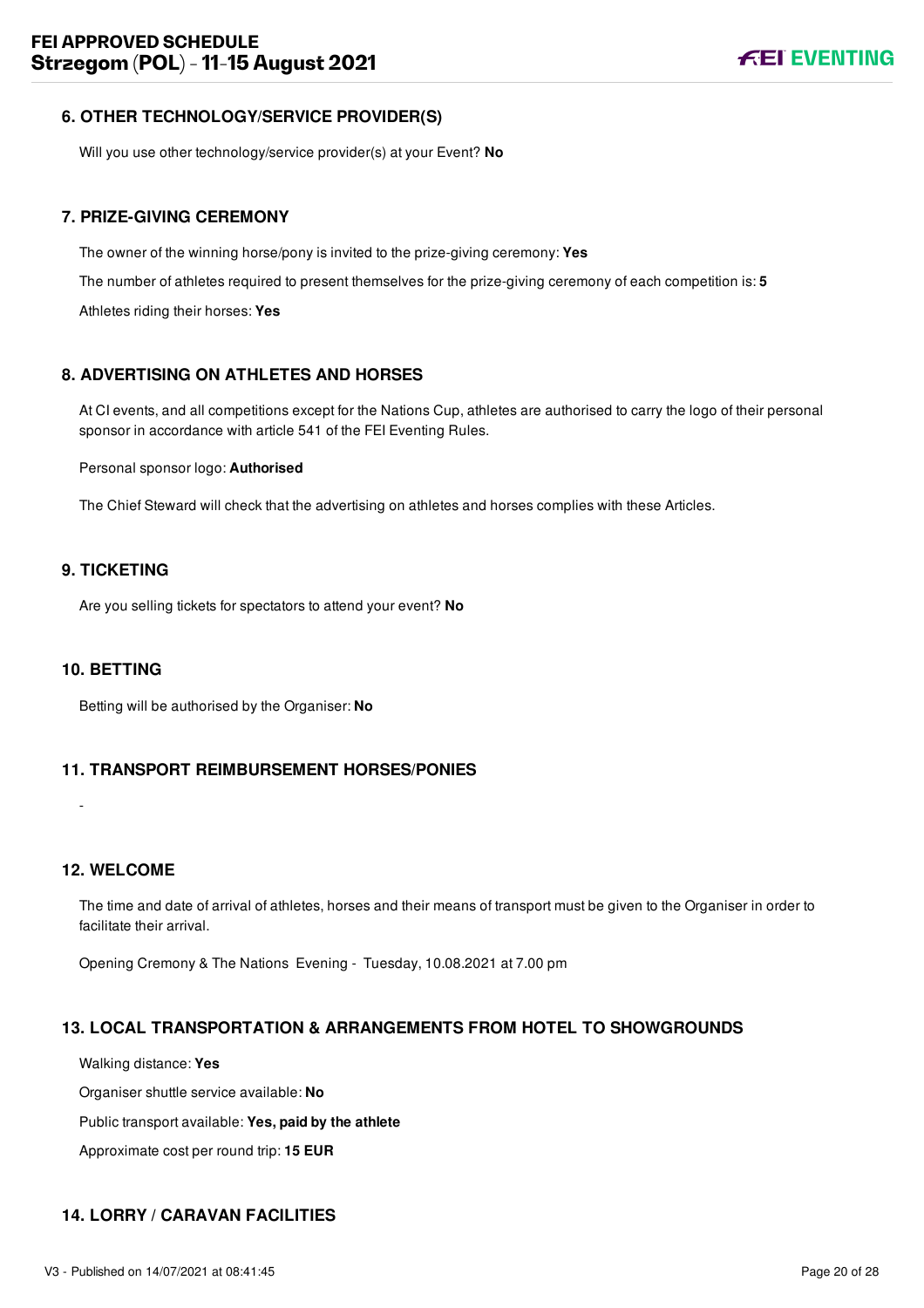

Lorry or caravan can be parked close to the stables: **Yes**

#### <span id="page-21-0"></span>**15. SUSTAINABILITY**

Please consider the environment when organising an FEI Event. Please find useful information on FEI Sustainability here: <http://inside.fei.org/fei/your-role/organisers/handbook>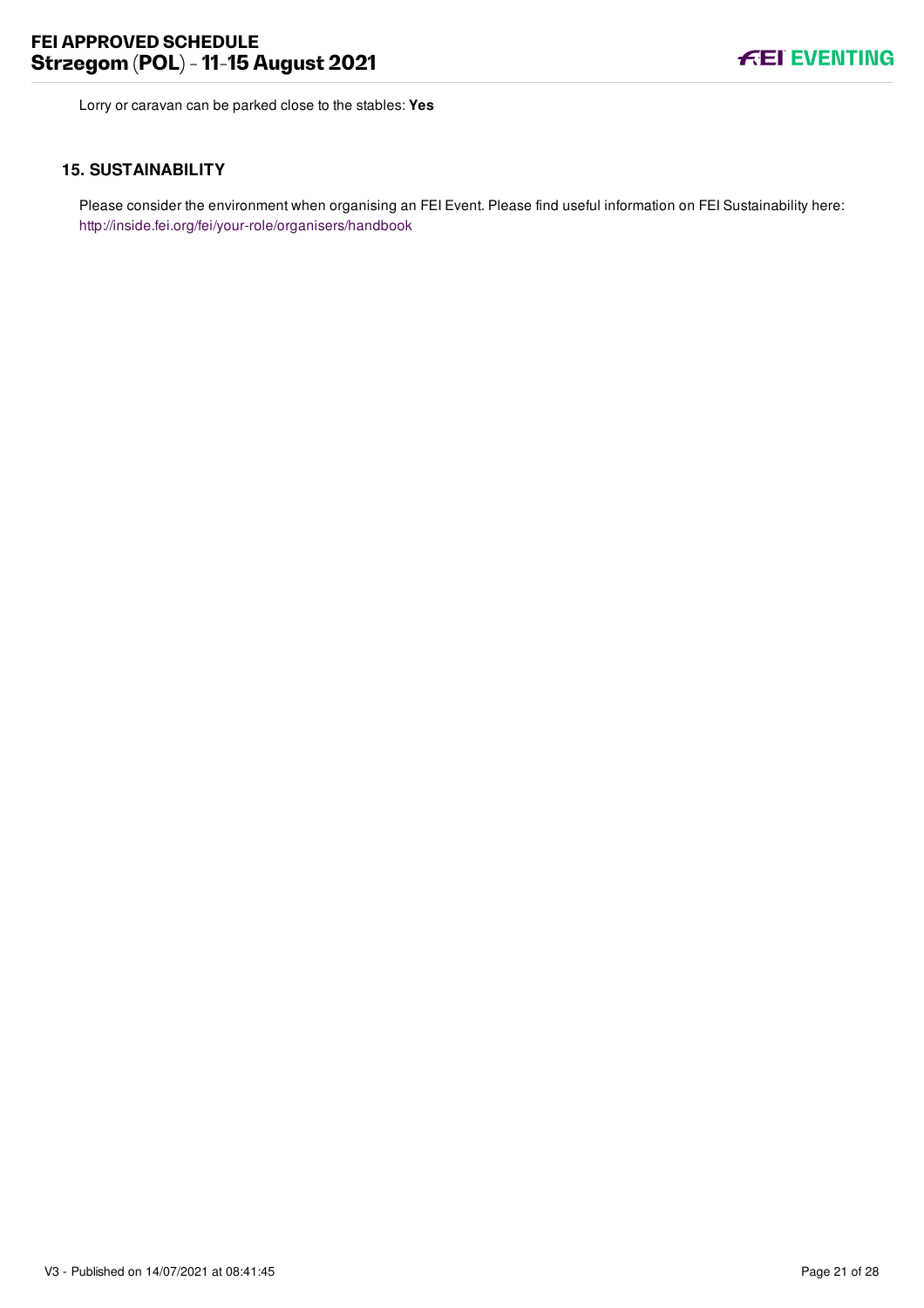## <span id="page-22-0"></span>**XII. VETERINARY MATTERS**

#### <span id="page-22-1"></span>**1. CUSTOMS FORMALITIES**

Contact details for Customs Formalities:

Not applicable

## <span id="page-22-2"></span>**2. HEALTH REQUIREMENTS**

#### **GENERAL**

In accordance with the FEI Code of Conduct for the Welfare of the Horse it is imperative that all Horses at FEI Events are physically fit and free from infectious disease before being allowed to compete.

## **ENTRY OF HORSES**

#### **Required health tests and vaccinations**

-

#### **Quarantine period**

-

#### **Specimen Import Licence applied**

-

## <span id="page-22-3"></span>**3. NATIONAL REQUIREMENTS**

## <span id="page-22-4"></span>**4. PONIES**

-

FEI Veterinary Regulations, Chapter IX: For all Pony Events, Ponies must be available for Pony Measurement if requested by the FEI.

## <span id="page-22-5"></span>**5. INJURY SURVEILLANCE**

FEI Veterinary Regulations Chapter VIII: Horses participating in FEI Events are subject to injury surveillance protocols; and in the event of fatality, a post mortem examination.

## <span id="page-22-6"></span>**6. TRANSPORT OF HORSES**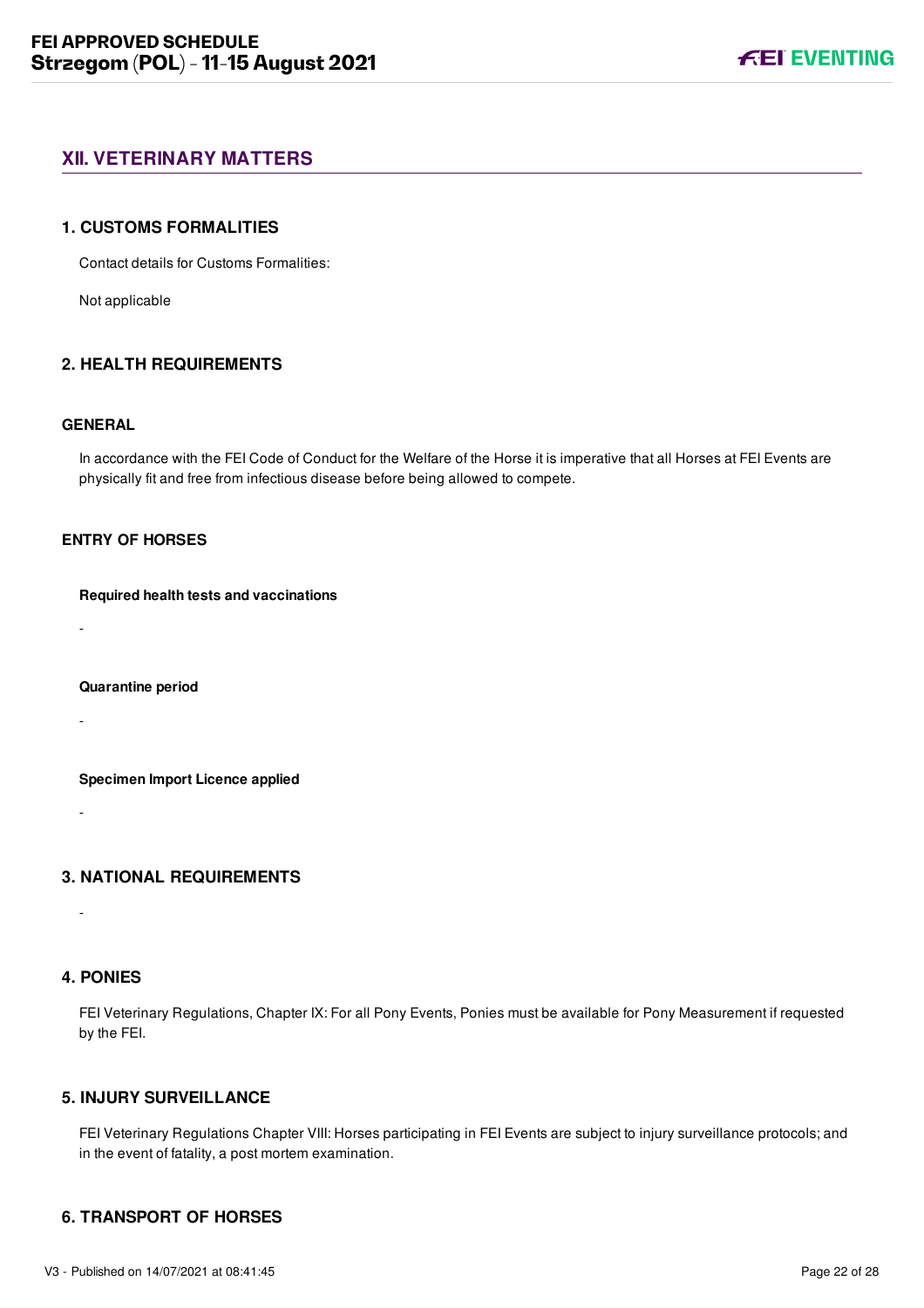## **FEI APPROVED SCHEDULE Strzegom (POL) - 11-15 August 2021**

## **FEI EVENTING**

Horses must be fit to travel and be transported in suitable vehicles for the transport of horses. Any government requirements for disease testing and control must be requested well in advance, to ensure that the horse is in compliance by the time of arrival at the border of the country where the Event is taking place. Athletes, or their representatives, have the responsibility to comply with national legislation in both their country of origin and the host nation of the Event. Where necessary athletes must contact local government authorities or veterinary advisors for information regarding animal health requirements and transport legislation. Within the European Union (EU), this includes EU Council Regulation (EC) No 1/2005 concerning the protection of animals during transport within the Member States of the EU.

## <span id="page-23-0"></span>**7. VENUE ARRIVAL INFORMATION & FITNESS TO COMPETE**

## <span id="page-23-1"></span>**7.1 PASSPORTS (FEI GENERAL REGULATIONS ARTICLE 137)**

For all issues relating to FEI Horse Passports/FEI Recognition Cards please contact your National Federation.All Horses competing at FEI Events must be registered with the FEI.FEI Passports or FEI Recognition Cards (for those Horses with a national passport approved by the FEI) are compulsory for FEI Events.NB: Horses entered in CIMs and in CSIP in their country of residence are not required to have an FEI Passport or FEI Recognition Card but must be properly registered with the FEI and identifiable (GRs 137.2).Athletes who do not present a Horse's Passport and/or Recognition Card, or one that is not correctly validated or fail to meet other passport requirements will be subject to Sanctions in accordance with Annex VI of the FEI Veterinary Regulations and may not be allowed to compete.NB: for Horses permanently resident in a Member State of the European Union: all Horses must have a national EU passport in compliance with EU Regulations to which a FEI Recognition card is applied. The exception to this being Horses in possession of an FEI passport which has been continually revalidated without interruption.

## <span id="page-23-2"></span>**7.2 VACCINATIONS - EQUINE INFLUENZA (FEI VETERINARY REGULATIONS ARTICLE 1003)**

Horses competing at FEI Events must comply with the requirements for Equine Influenza vaccination in accordance with the Veterinary Regulations and as summarised below.

| Vaccination       | <b>Protocol</b>                                                                                                                                                         | <b>Eligibility to enter venue</b>                                                                                                                      |
|-------------------|-------------------------------------------------------------------------------------------------------------------------------------------------------------------------|--------------------------------------------------------------------------------------------------------------------------------------------------------|
| Primary<br>course | 1st Vaccination: day 0<br>2nd Vaccination: day 21-92                                                                                                                    | May compete 7 days after the 2nd Vaccination                                                                                                           |
| First booster     | Within 7 months of the 2nd<br>vaccination of the Primary Course                                                                                                         | May compete for 6 months $+21$ days after the 2nd vaccination of<br>the Primary Course<br>Must not compete in the 7 days after receiving a vaccination |
| <b>Boosters</b>   | <b>MINIMUM:</b> within one year of previous<br>booster vaccination<br><b>IF COMPETING:</b> must be in the 6<br>months $+21$ days of the booster<br>previous vaccination | Must have been vaccinated within 6 months $+21$ days before<br>arriving at the Event Must not compete in the 7 days after<br>receiving a vaccination   |

All FEI registered Horses intending to compete at FEI Events (including CIMs) must be vaccinated against Equine Influenza in accordance with these VRs. The exception being if the applicable domestic legislation prevents the use of Equine Influenza vaccines within the relevant territory.

## <span id="page-23-3"></span>**7.3 EXAMINATION ON ARRIVAL (FEI VETERINARY REGULATIONS ARTICLE 1031)**

On arrival at an Event venue, all Horses must undergo an examination by a veterinarian to confirm their identification from their passport and micro-chip ID (where present), their vaccination status and general health. To protect all horses attending events, any Horse with a questionable health status concerning vaccination, disease or other concerns, must be stabled within the isolation facilities provided by the Organising Committee pending a decision on entering the venue.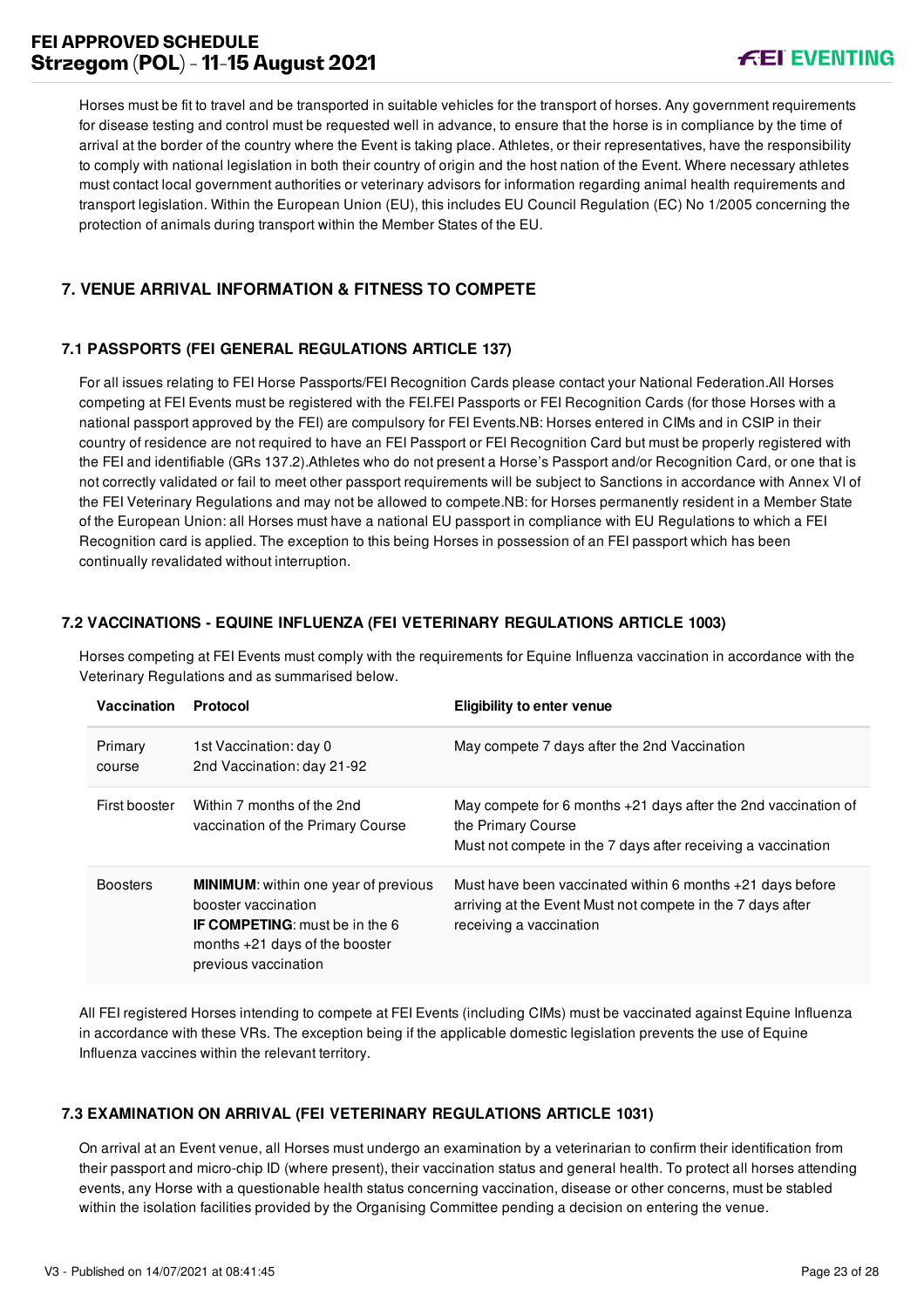## <span id="page-24-0"></span>**7.4 HORSE INSPECTIONS (FEI VETERINARY REGULATIONS ARTICLES 1034-1042)**

All Horses will be assessed for their fitness to compete during the Horse Inspection. Any Horse demonstrating questionable fitness may be referred to the Holding Box for further veterinary examination. Horses not deemed fit to compete by the Inspection Panel will not be permitted to compete.

#### <span id="page-24-1"></span>**7.5 LIMB SENSITIVITY EXAMINATION (FEI VETERINARY REGULATIONS ARTICLE 1048-1053)**

All Horses are subject to examination under the protocol for abnormal limb sensitivity throughout the period of an Event, including, but not limited to, between rounds and before the Jump Off. Horses may be examined once or on multiple occasions during the Period of an Event.Horses may be selected for examination under the protocol randomly or they may be targeted. All Horses selected to be tested must submit promptly to the examination or are subject to immediate disqualification. There is no obligation to examine any specific number of Horses at an Event.

## <span id="page-24-2"></span>**8. EQUINE ANTI-DOPING AND CONTROLLED MEDICATION PROGRAMME (EADCMP)**

## <span id="page-24-3"></span>**8.1 SAMPLING (FEI VETERINARY REGULATIONS CHAPTER VII)**

All horses competing at FEI Events may be subject to sampling for the presence of Prohibited Substances in accordance with the Anti-Doping and Controlled Medication Regulations (EADCMRs). Horses may be selected for sampling in accordance with obligatory testing, targeted or random sampling procedures. Refer to FEI Financial Charges for details of fees relating to Equine and Human Anti-Doping program (EADCMP), which OCs/NFs have the right to charge to the athlete (applicable for all FEI events worldwide).

## <span id="page-24-4"></span>**8.2 ELECTIVE TESTING (FEI VETERINARY REGULATIONS ARTICLES 1057 AND 1058)**

<span id="page-24-5"></span>Elective Testing may be carried out prior to an Event to check for the presence of prohibited substances. Please refer to <https://inside.fei.org/fei/cleansport/horses>for information and details.

## **XIII. HUMAN ANTI-DOPING**

Athletes can be tested at any FEI Event, by the FEI or by other Anti-Doping Organisations with Testing jurisdiction. Organisers will have the responsibility to provide facilities and staff/volunteers to facilitate such Testing if requested by the FEI as outlined in article 22.3 of the FEIs' Anti-doping Rules for Human Athletes (ADRHA).

The ADRHA rules are published on the FEI's website at [http://inside.fei.org/content/anti-doping-rules.](http://inside.fei.org/content/anti-doping-rules)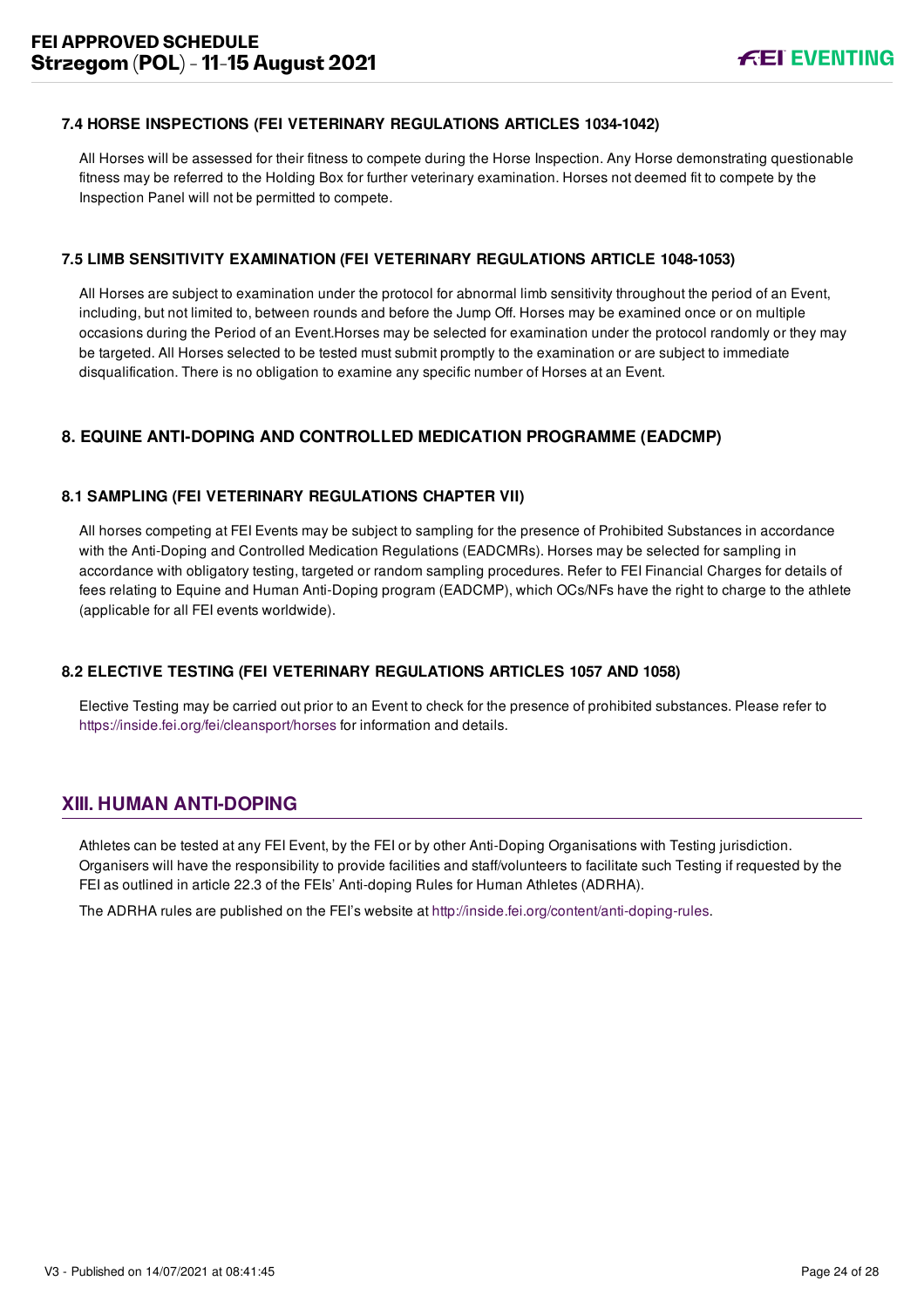## <span id="page-25-0"></span>**XIV. ADDITIONAL INFORMATION**

## <span id="page-25-1"></span>**1. THE FEI POLICY FOR ENHANCED COMPETITION SAFETY DURING THE COVID-19 PANDEMIC**

[The FEI Policy for Enhanced Competition Safety during the Covid-19 Pandemic \("Policy"\) \(https://inside.fei.org/fei/covid-](https://inside.fei.org/fei/covid-19/return-to-play/policy-tools)19/return-to-play/policy-tools) is mandatory and applies for any FEI Event taking place **as of 1 July 2020**. The Policy has been developed based on currently accepted best practices by the WHO and US Center for Disease Control (CDC) and will be continually reviewed and updated as more information becomes available. It is not intended to replace the applicable guidance and policies from domestic government and health authorities, but to supplement their recommendations with sport specific considerations.

The OC shall submit the risk assessment and mitigation plan (including name and contact details of the person in charge) to the FEI as an annex to the Event Schedule, **at the latest ten (10) working days before the event's deadline for Definite Entries**.

Events for which the FEI has not received the documented risk assessment and mitigation measures plan in accordance with article 2.1.g) of the Policy **will be removed from the FEI calendar** in accordance with Article 112.3 of the FEI General Regulations.

#### ASSUMPTION OF RISK / WAIVER OF LIABILITY

In consideration of being allowed to participate in the Event and related activities, all Participants (as defined in the Policy) acknowledge, appreciate, and agree that:

- 1. Participation includes possible exposure to and illness from infectious diseases including but not limited to COVID-19. While particular rules and personal discipline may reduce this risk, the risk of serious illness and death does exist; and,
- 2. The Participants knowingly and freely assume all such risks, both known and unknown, even if arising from the negligence of the OC or others, and assume full responsibility for their participation; and,
- 3. The Participants willingly agree to comply with the stated and customary terms and conditions for participation as regards protection against infectious diseases. If, however, a Participant observes any unusual or significant hazard during his/her presence or participation, the Participant will remove himself/herself from participation and bring such to the attention of the nearest official immediately; and,
- 4. The Participants, for themselves and on behalf of their heirs, assigns, personal representatives and next of kin, HEREBY RELEASE AND HOLD HARMLESS THE OC AND THE FEI, their officers, officials, agents, and/or employees, other participants, sponsoring agencies, sponsors, advertisers, and if applicable, owners and lessors of premises used to conduct the event ("RELEASEES"), WITH RESPECT TO ANY AND ALL ILLNESS, DISABILITY, DEATH, or loss or damage to person or property, WHETHER ARISING FROM THE NEGLIGENCE OF RELEASEES OR OTHERWISE, to the fullest extent permitted by law.

The Participants confirm to have read this release of liability and assumption of risk agreement, fully understand its terms, understand that they have given up substantial rights.

## <span id="page-25-2"></span>**2. MEDICAL INFORMATION FORM FOR ARMBANDS**

#### Declaration of medical condition

Athletes with medical conditions that may be relevant in the case of a medical emergency are responsible, at every Event when riding, for wearing a medical data carrier\* from a system provider able to communicate information at least in English. Alternatively (and at the minimum) a medical armband of good quality can be used. Athletes who chose to wear an armband [should download and fill the form available for this purpose on the FEI's website http://inside.fei.org/fei/your](http://inside.fei.org/fei/your-role/officials/eventing/forms)role/officials/eventing/forms.

*\* Medical data carrier (also called "medical identification tag"): small emblem or tag worn on a bracelet, neck chain, or on the clothing, intended to alert paramedics/physicians/ first responders that the wearer has an important medical condition.*

Conditions that are relevant include recent head injury, serious past injuries/surgery, chronic health problems such as diabetes, long-term medications and allergies. If in doubt, the athlete should discuss this with his own treating physician."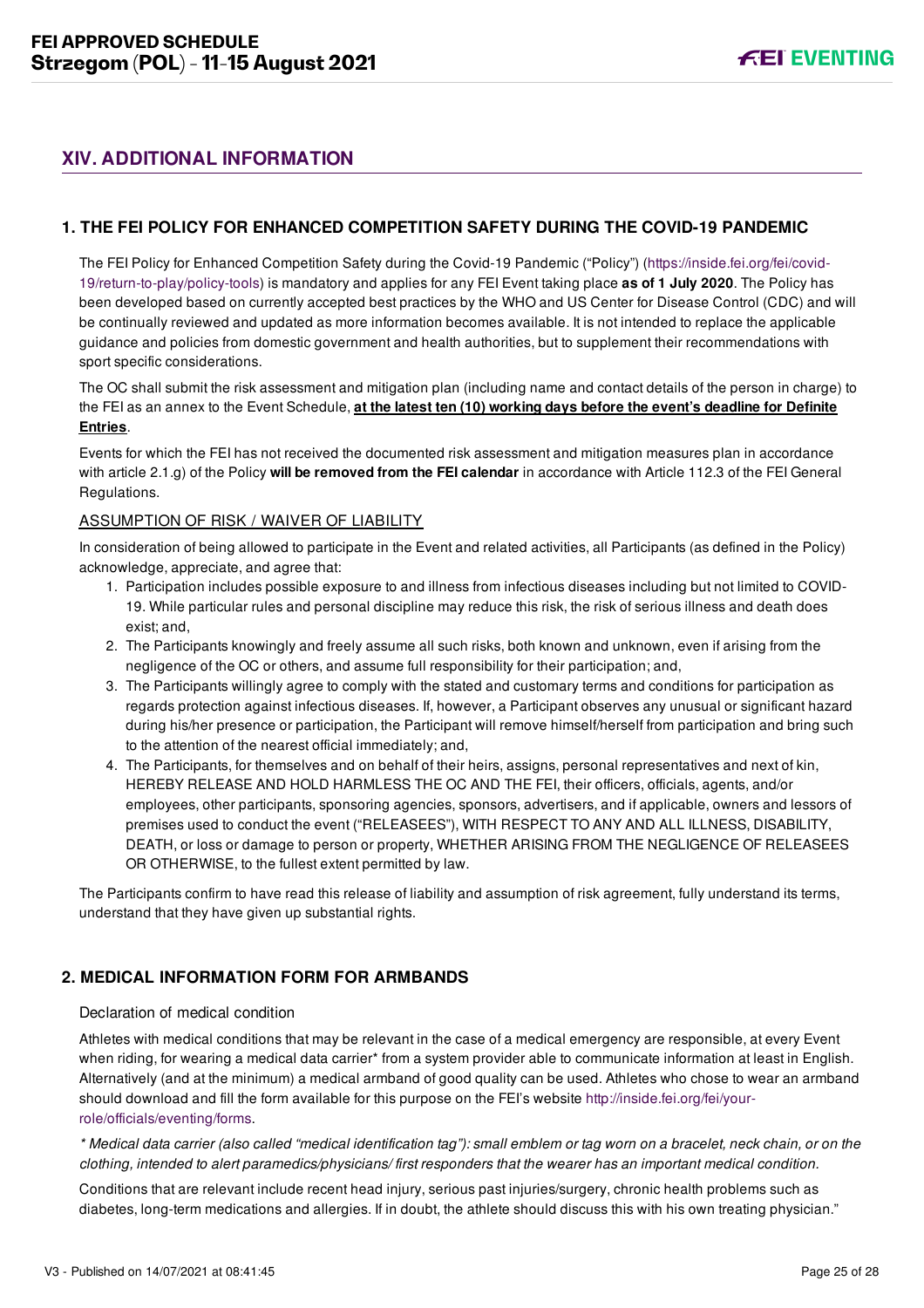## <span id="page-26-0"></span>**3. INSURANCES AND NATIONAL REQUIREMENTS**

Equestrian sports involve inherent dangerous risks. To the greatest extent permitted by law, the FEI and the FEI Event Organiser shall NOT be liable for any damages relating to loss of property or injury of any kind to Athletes, Owners, Support Personnel or Horses at or in connection with an FEI Event and the FEI expressly excludes all such liability.

## <span id="page-26-1"></span>**3.1 ATHLETES, OWNERS AND SUPPORT PERSONNEL**

## **3.1.1 Personal accident and health insurance**

It is your responsibility as an Athlete/Owner/ Support Personnel to ensure that you have adequate personal accident insurance in place to cover your participation at FEI Events and in particular to insure against any personal injury or medical expenses arising from an accident, injury or illness which may occur at a FEI Event.

You should check with your National Federation to confirm if your National Federation's insurance policy (if any) covers personal accidents and/or illnesses, which may occur when you are attending at/participating in FEI Events.

If your National Federation does not have a personal accident/health insurance policy or if the National Federation's insurance policy does not cover personal accident or health claims, then you should obtain your own personal accident and health insurance policy to cover your attendance/participation at FEI Events.

#### **3.1.2 Press equipment**

Press equipment and other items left in the Press workroom, Press lockers, the Press Tribune or anywhere on the showgrounds are left entirely at the owner's risk. The Organising Committee does not accept any responsibility for any loss or damage to such equipment or items. Members of the Press are advised not to leave any equipment or personal items unattended.

#### **3.1.3 Personal property insurance**

You should also ensure that you are insured against property loss, theft or damage, which may occur at an FEI Event.

Again, the advice is to check with your National Federation to confirm if they have an insurance policy in place, which would cover you in case of such property loss, theft or damage. If not, then you should obtain your own personal property insurance to cover such situations.

## <span id="page-26-2"></span>**3.2 ATHLETES AND OWNERS**

#### **3.2.1 Third party liability insurance**

As an Athlete/Owner you are personally responsible for damages to third parties caused by you, your employees, Support Personnel, your agents or your Horses. You are, therefore, strongly advised to take out third-party liability insurance providing full coverage in relation to FEI Events at home and abroad, and to keep the policy up to date.

The FEI and the Organiser will NOT be responsible for any damage caused to third parties by you, your employees, Support Personnel, your agents or your Horses.

#### **3.2.2 Additional liability information**

No additional information

#### **3.2.3 Horse insurance**

As an Owner you should ensure that your Horses are adequately insured against any injuries or illnesses they may sustain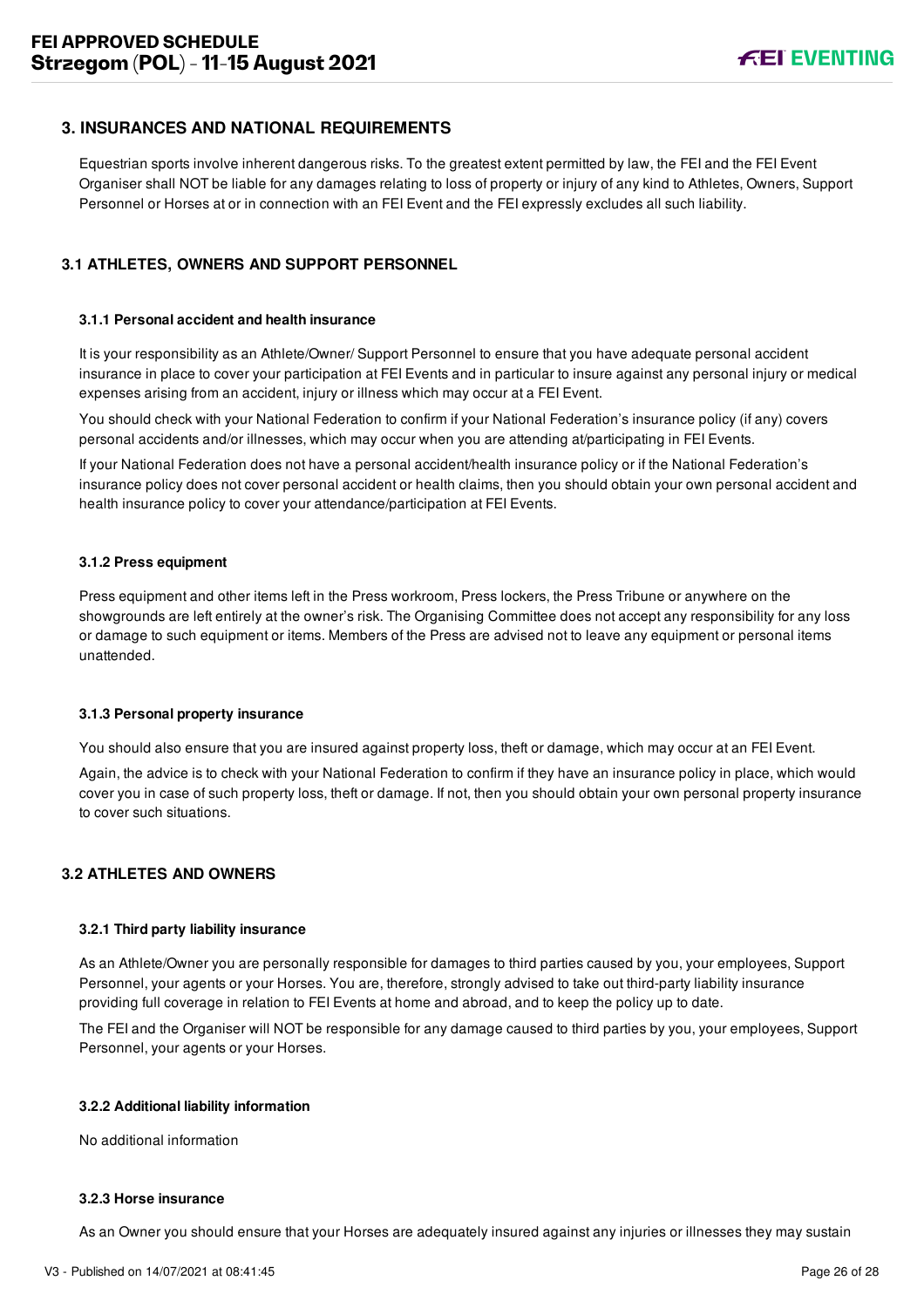while participating at a FEI Event.

#### <span id="page-27-0"></span>**4. PROTESTS / APPEALS**

To be valid, all Protests and Appeals must be made in writing and accompanied by a deposit of CHF 150.- or equivalent.

Protest and appeal forms are available on the FEI website: **Protests**:<http://inside.fei.org/sites/default/files/FEI%20Protest%20Form.pdf> **Appeals**:<http://inside.fei.org/sites/default/files/FEI%20Appeal%20Form.pdf>

## <span id="page-27-1"></span>**5. DISPUTES**

In the event of any discussion concerning the interpretation of the schedule (in translated languages), the English version will be decisive.

## <span id="page-27-2"></span>**6. MODIFICATION TO SCHEDULE**

In exceptional circumstances, together with the approval of Chefs d'Equipe, host NF delegate, if any, and the Ground Jury, the Organiser may change the schedule in order to clarify any matter arising from an omission or due to unforeseen circumstances. Any such changes must be notified to all athletes and officials as soon as possible and they must be reported to the FEI Secretary General by the Technical Delegate.

#### <span id="page-27-3"></span>**7. ADDITIONAL INFORMATION FROM THE ORGANISER**

No additional information

## <span id="page-27-4"></span>**8. MINIMUM AGE LIMITATION**

| Level       | <b>Athletes</b> | <b>Horses</b> |
|-------------|-----------------|---------------|
| $1^*$       | 12              | 5             |
| $2^*$       | 14              | 6             |
| $3^*$       | 16              | 6             |
| $4^*$       | 18              | 7             |
| $5* + CH4*$ | 18              | 8             |

#### <span id="page-27-5"></span>**9. PRIZE MONEY DISTRIBUTION**

#### **IMPORTANT**

**The total amount of prize money shown for each Competition in the schedule must be distributed. (FEI General Regulations articles 127 and 128)**

The value of the **1st prize must not exceed 1/3 of the total prize money** distributed for the competition. The minimum number of prizes offered for each competition must be allocated on the basis of one prize for every commenced four Athletes, with a minimum of five prizes.

#### **DEDUCTIONS FROM PRIZE MONEY AT COMPETITIONS**